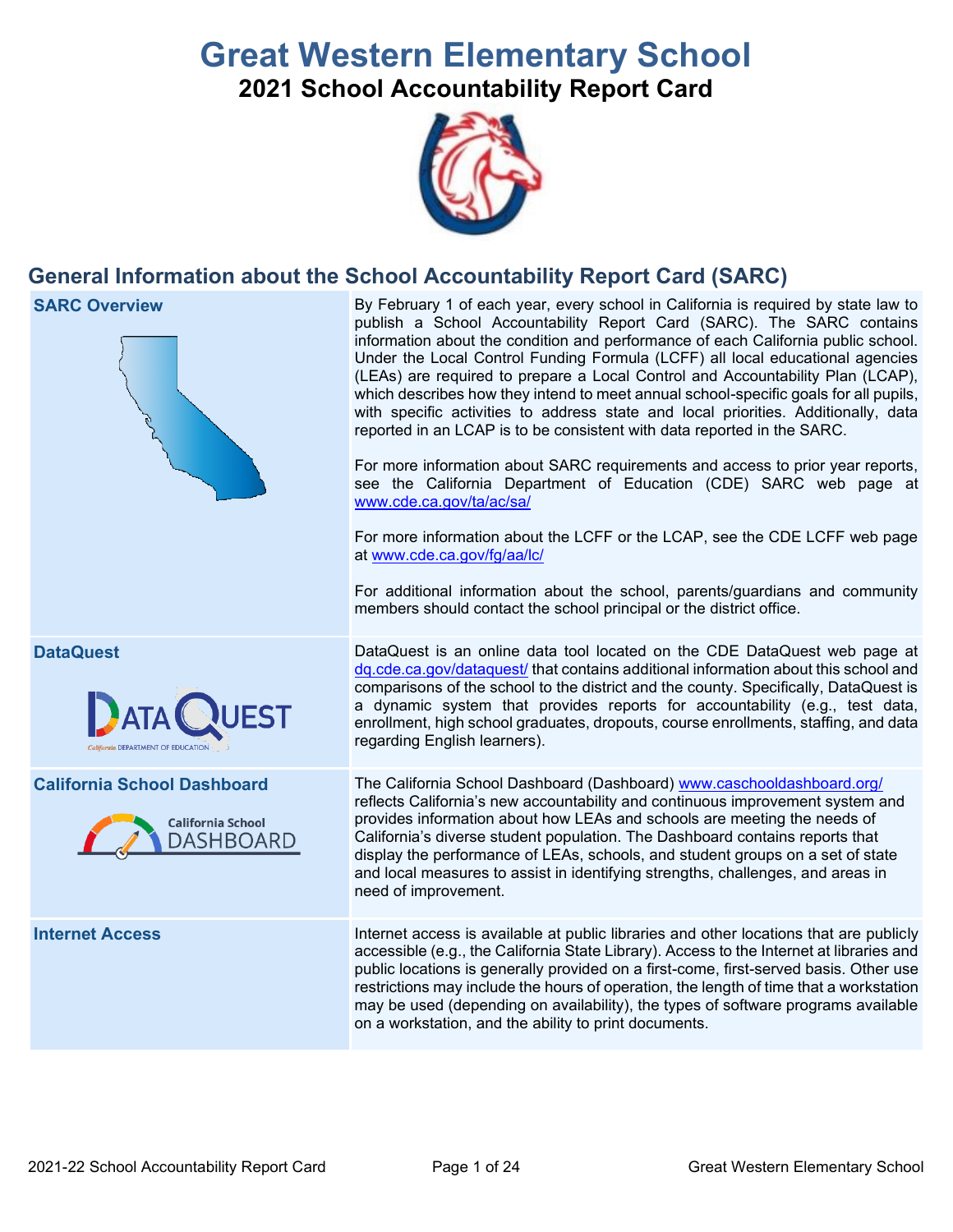# **2021-22 School Contact Information**

| <b>School Name</b>                       | <b>Great Western Elementary School</b> |  |  |  |
|------------------------------------------|----------------------------------------|--|--|--|
| <b>Street</b>                            | 5051 S. Frankwood Ave                  |  |  |  |
| City, State, Zip                         | Reedley, CA 93654                      |  |  |  |
| <b>Phone Number</b>                      | (559) 305-7220                         |  |  |  |
| <b>Principal</b>                         | Lori Botkin                            |  |  |  |
| <b>Email Address</b>                     | botkin-l@kcusd.com                     |  |  |  |
| <b>School Website</b>                    | https://greatwestern.kcusd.com/        |  |  |  |
| <b>County-District-School (CDS) Code</b> | 10622656088959                         |  |  |  |

| <b>2021-22 District Contact Information</b> |                                            |  |  |  |  |
|---------------------------------------------|--------------------------------------------|--|--|--|--|
| <b>District Name</b>                        | Kings Canyon Joint Unified School District |  |  |  |  |
| <b>Phone Number</b>                         | 559-305-7010                               |  |  |  |  |
| Superintendent                              | John Campbell                              |  |  |  |  |
| <b>Email Address</b>                        | guzman-j@kcusd.com                         |  |  |  |  |
| <b>District Website Address</b>             | https://www.kcusd.com/                     |  |  |  |  |

#### **2021-22 School Overview**

Great Western Elementary is an 18-classroom K-5 school located in a country environment. Located among vineyards and fruit trees on the outskirts of Reedley, Great Western serves kindergarten through fifth-grade students and also houses TK-2 SDC, 2-5 SDC, a full day, year-round State Preschool Program, and the district's Intensive Behavior Support Program, The Bronco Academy. The total school population consists of approximately 346 Kings Canyon Unified School District students on a traditional school schedule. KCUSD serves approximately 10,121 students with 8 elementary K-5 schools, 4 elementary K-8 schools, 3 middle schools, 2 high schools, one continuation high school one Middle College high school, an online high school, and an Adult School program. KCUSD is located in the San Joaquin Valley in and around the cities of Reedley and Orange Cove. The total area of the District is over 600 square miles. Great Western's Student Demographics: Great Western School consists of Hispanic (87.1%), White (10.5%), Asian (0.3%) other (2.1%). Socioeconomically Disadvantaged students make up 86.5% of the population, English Learners 32.6% of the population, and Students with Disabilities make up 9.5% of the schoolwide population. Reedley is an incorporated city in Fresno County in the state of California with a population of approximately 18,000. It is an agricultural-based community located 25 miles southeast of Fresno. The population of Fresno is approximately 250,000. The general area is located an equal distance from San Francisco and Los Angeles in the center of the San Joaquin Valley. The city of Reedley provides (a) recreational facilities, (b) a county branch library, (c) medical facilities, (d) a historical museum, (e) a local weekly newspaper, (f) a community college, Reedley College. A point of interest is the Kings River that flows through the community and provides recreational and historical interest. Within the general community, there are several fruit packing sheds and other industries associated with agriculture. A majority of the parents of the school children are employed within the farming community. The Great Western Staff consists of the following: 1 principal, 1 Learning Director, 15 full-time classroom teachers, 1 full-time Resource Specialist Teacher, 2 full-time Special Day Class teacher,s 1 part-time Speech and Language Specialist, 1 full-time preschool teacher, 5 preschool instructional aides, 1 part-time librarian, 2 office staff, 4 bilingual instructional aides, 1 resource aide, 4 Special Day Class aides, 5 additional instructional support aides, 1 full time and 2 part-time custodial staff, 1 full-time kitchen manager and 2 kitchen assistants, 4 behavior technicians to support the Bronco Academy, as well as support staff, which include a school psychologist, on-site counselors, All for Youth Counselors and a nurse.

School Vision and Mission Statement: The mission of Great Western School is to ensure that all students learn every day. It is our mission to inspire children for excellence by creating a community of lifelong learners in a safe environment. Our vision is that we will be a team of professionals who are committed to learning for all students.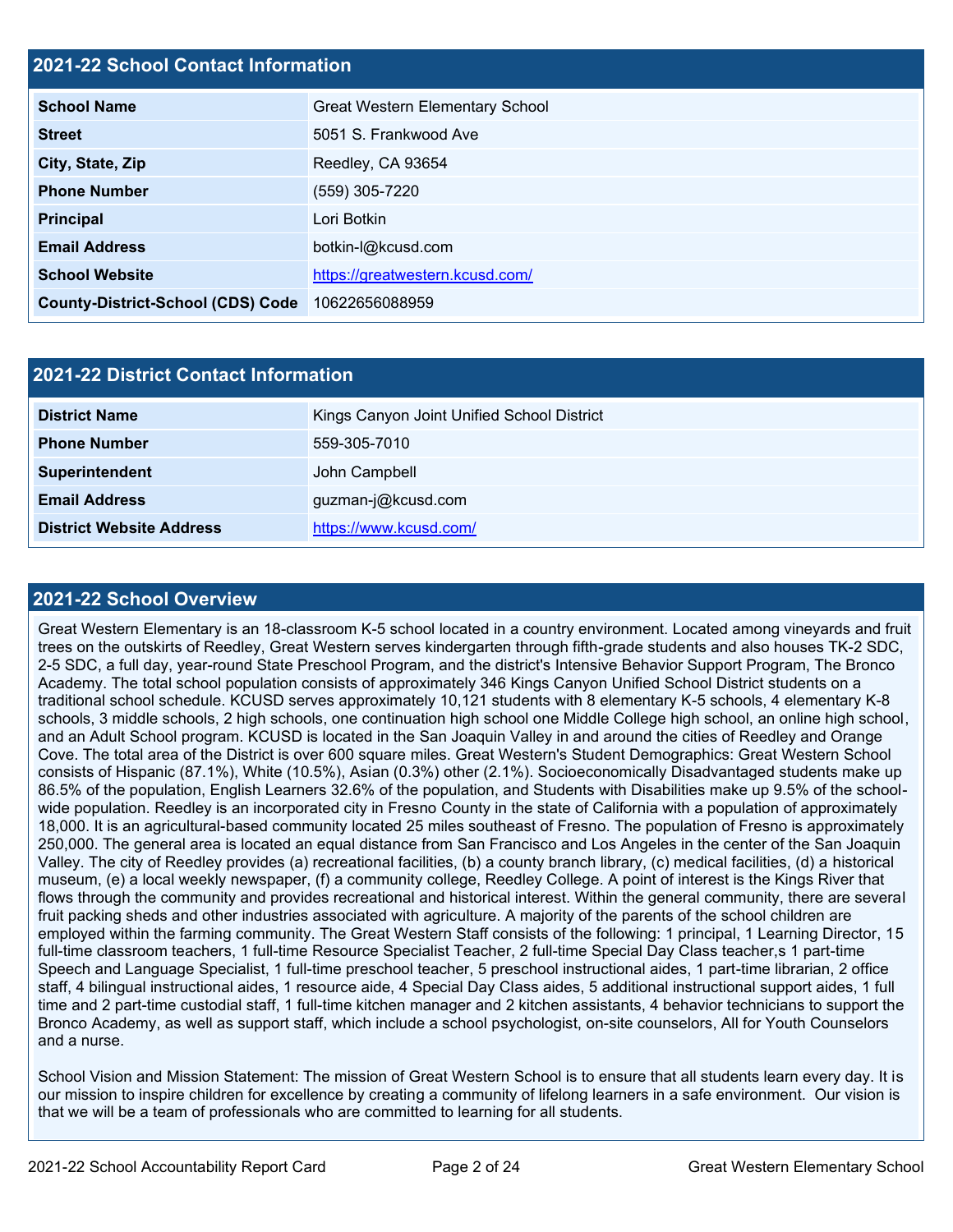# **About this School**

| 2020-21 Student Enrollment by Grade Level |                           |  |  |  |  |  |
|-------------------------------------------|---------------------------|--|--|--|--|--|
| <b>Grade Level</b>                        | <b>Number of Students</b> |  |  |  |  |  |
| Kindergarten                              | 50                        |  |  |  |  |  |
| Grade 1                                   | 52                        |  |  |  |  |  |
| Grade 2                                   | 55                        |  |  |  |  |  |
| Grade 3                                   | 49                        |  |  |  |  |  |
| Grade 4                                   | 55                        |  |  |  |  |  |
| Grade 5                                   | 63                        |  |  |  |  |  |
| <b>Total Enrollment</b>                   | 324                       |  |  |  |  |  |

# **2020-21 Student Enrollment by Student Group**

| <b>Student Group</b>                   | <b>Percent of Total Enrollment</b> |
|----------------------------------------|------------------------------------|
| American Indian or Alaska Native       | 0.3                                |
| <b>Asian</b>                           | 1.2                                |
| <b>Black or African American</b>       | 0.6                                |
| <b>Filipino</b>                        | 0.3                                |
| <b>Hispanic or Latino</b>              | 83.3                               |
| <b>Two or More Races</b>               | 1.2                                |
| <b>White</b>                           | 13                                 |
| <b>English Learners</b>                | 36.1                               |
| <b>Foster Youth</b>                    | 0.3                                |
| <b>Socioeconomically Disadvantaged</b> | 86.7                               |
| <b>Students with Disabilities</b>      | 8.6                                |

**A. Conditions of Learning State Priority: Basic**

The SARC provides the following information relevant to the State priority: Basic (Priority 1):

- Degree to which teachers are appropriately assigned and fully credentialed in the subject area and for the pupils they are teaching;
	- Pupils have access to standards-aligned instructional materials; and
- School facilities are maintained in good repair

Note: For more information refer to the Updated Teacher Equity Definitions web page at<https://www.cde.ca.gov/pd/ee/teacherequitydefinitions.asp>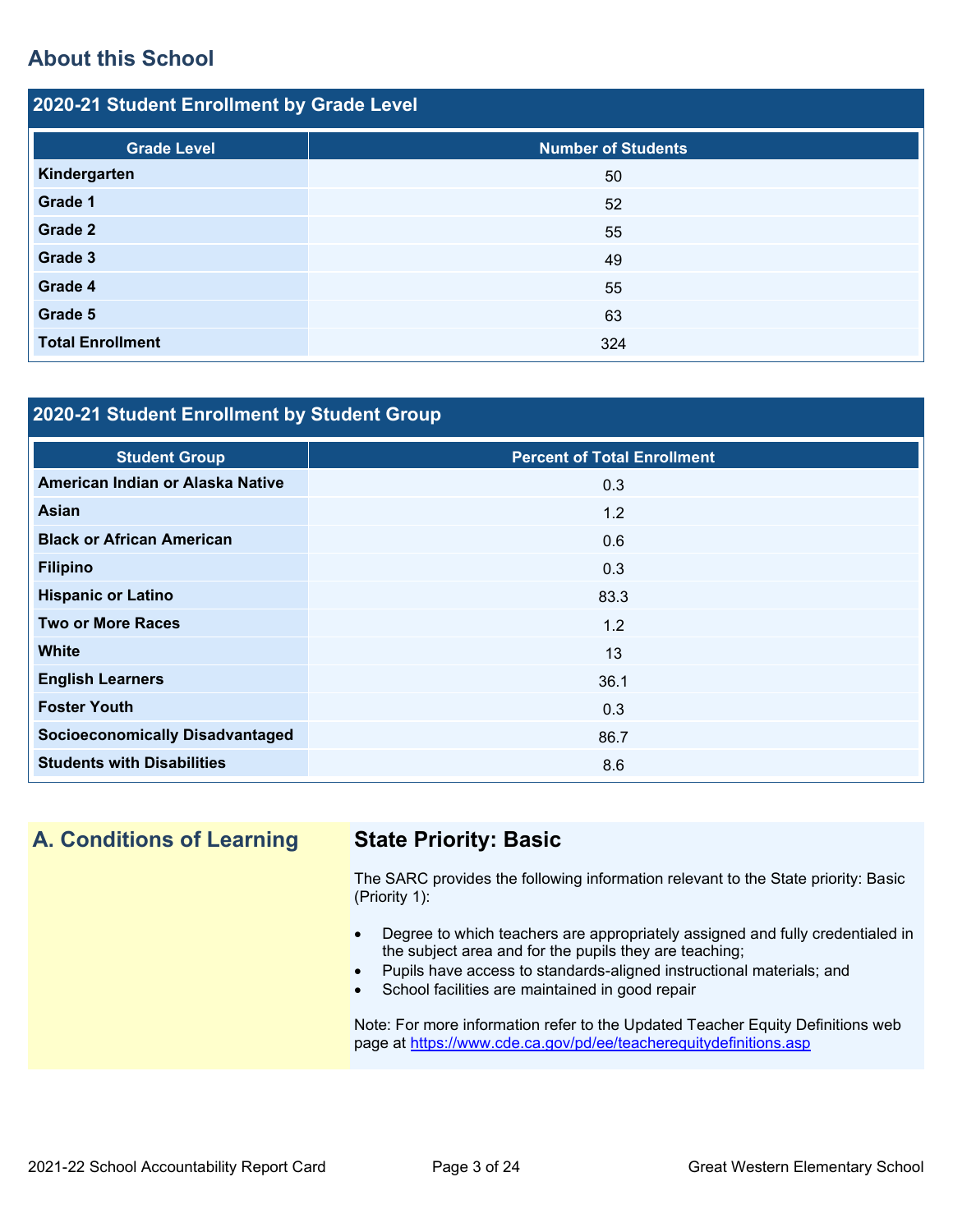| 2019-20 Teacher Preparation and Placement                                                       |         |  |  |  |  |
|-------------------------------------------------------------------------------------------------|---------|--|--|--|--|
| <b>Authorization/Assignment</b>                                                                 | 2019-20 |  |  |  |  |
| Fully (Preliminary or Clear) Credentialed for Subject and Student Placement (properly assigned) |         |  |  |  |  |
| <b>Intern Credential Holders Properly Assigned</b>                                              |         |  |  |  |  |
| Teachers Without Credentials and Misassignments ("ineffective" under ESSA)                      |         |  |  |  |  |
| Credentialed Teachers Assigned Out-of-Field ("out-of-field" under ESSA)                         |         |  |  |  |  |
| Unknown                                                                                         |         |  |  |  |  |
| <b>Total Teaching Positions</b>                                                                 |         |  |  |  |  |

Note: The data in this table is based on Full Time Equivalent (FTE) status. One FTE equals one staff member working full time; one FTE could also represent two staff members who each work 50 percent of full time. Additionally, an assignment is defined as a position that an educator is assigned to based on setting, subject, and grade level. An authorization is defined as the services that an educator is authorized to provide to students.

# **2019-20 Teachers Without Credentials and Misassignments (considered "ineffective" under ESSA) Authorization/Assignment 2019-20 Permits and Waivers Misassignments Vacant Positions Total Teachers Without Credentials and Misassignments**

| 2019-20 Credentialed Teachers Assigned Out-of-Field (considered "out-of-field" under ESSA) |         |  |  |  |  |
|--------------------------------------------------------------------------------------------|---------|--|--|--|--|
| <b>Indicator</b>                                                                           | 2019-20 |  |  |  |  |
| Credentialed Teachers Authorized on a Permit or Waiver                                     |         |  |  |  |  |
| <b>Local Assignment Options</b>                                                            |         |  |  |  |  |
| <b>Total Out-of-Field Teachers</b>                                                         |         |  |  |  |  |

| 2019-20 Class Assignments                                                                                                                           |         |
|-----------------------------------------------------------------------------------------------------------------------------------------------------|---------|
| <b>Indicator</b>                                                                                                                                    | 2019-20 |
| <b>Misassignments for English Learners</b><br>(a percentage of all the classes with English learners taught by teachers that are misassigned)       |         |
| No credential, permit or authorization to teach<br>(a percentage of all the classes taught by teachers with no record of an authorization to teach) |         |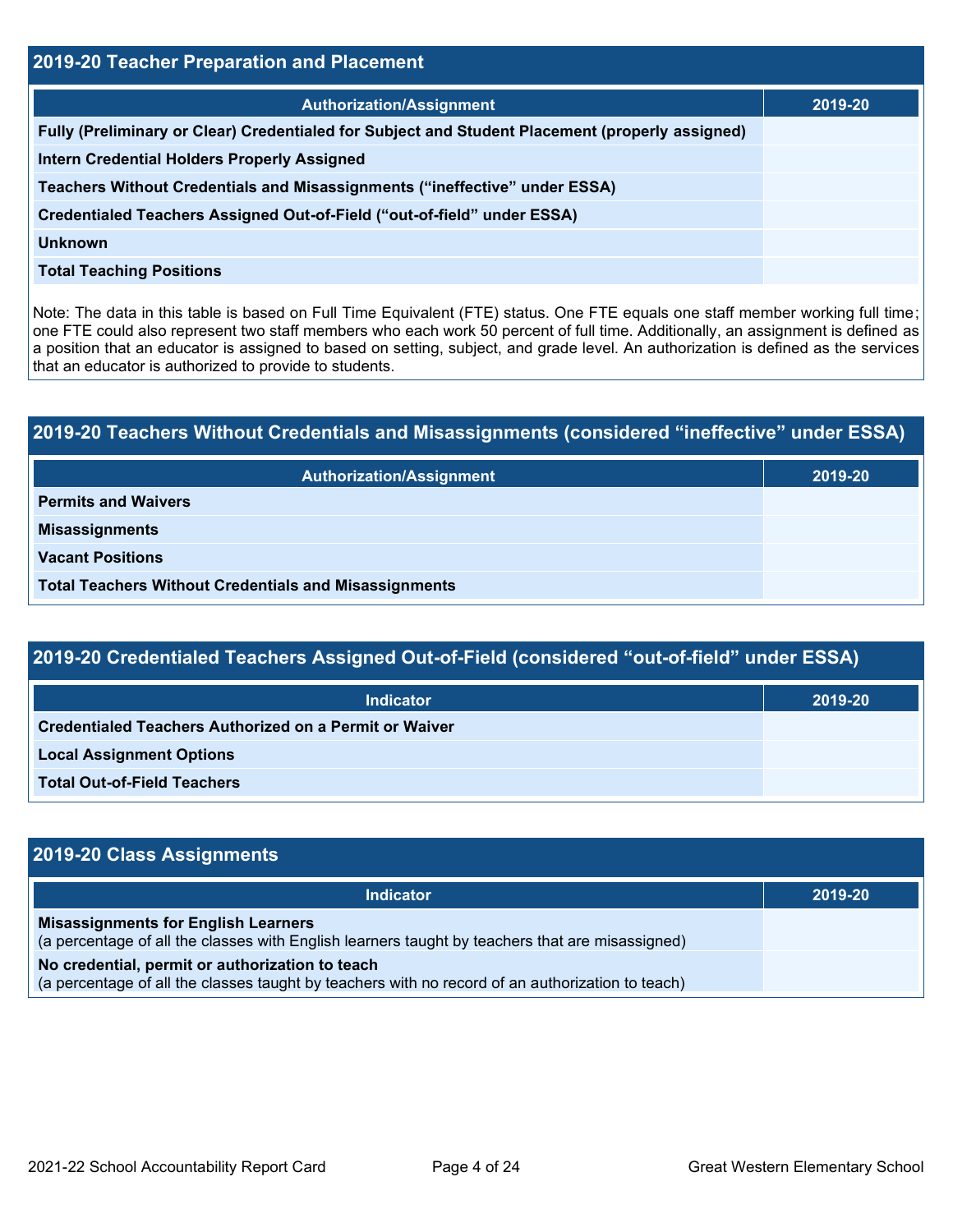#### **2021-22 Quality, Currency, Availability of Textbooks and Other Instructional Materials**

The district convenes a committee to provide input and feedback in the textbook adoption process. The committee meets the year prior to the adoption in order to review State adopted material. They complete an exhaustive process to review and evaluate the adopted material. They compare the curriculum to state and district standards and complete an evaluation of the extent to which the material covers each standard. The committee provides information to teachers and prepares a shortlist of publishers to consider for adoption. Publishers then send samples to the district in order to have teachers, administrators, and parents provide input. The material is selected based on teacher, administration, and parent input. The choice is put before the School Board and upon approval adopted by the district. At Great Western School, there are sufficient textbooks and instructional materials for each of the core content areas. Each pupil, including English Learners, have access to districtadopted texts, workbooks, or other supplemental instructional materials to use in class and to take home.

#### **Year and month in which the data were collected August 2021** August 2021

| <b>Subject</b>                                         | Textbooks and Other Instructional Materials/year of<br><b>Adoption</b> | <b>From</b><br><b>Most</b><br><b>Recent</b><br><b>Adoption</b><br>? | <b>Percent</b><br><b>Students</b><br><b>Lacking Own</b><br><b>Assigned</b><br><b>Copy</b> |
|--------------------------------------------------------|------------------------------------------------------------------------|---------------------------------------------------------------------|-------------------------------------------------------------------------------------------|
| <b>Reading/Language Arts</b>                           | Grades TK -5: Engage New York, June 2014                               | Yes                                                                 | 0%                                                                                        |
| <b>Mathematics</b>                                     | Grades TK -5: Engage New York, June 2014                               | Yes                                                                 | $0\%$                                                                                     |
| <b>Science</b>                                         | Grades K-5 Amplify Science, 2020                                       | Yes                                                                 | $0\%$                                                                                     |
| <b>History-Social Science</b>                          | Scott Foresman, It's Revolutionary, 2005 edition                       | Yes                                                                 | $0\%$                                                                                     |
| <b>Foreign Language</b>                                | <b>NA</b>                                                              |                                                                     | <b>NA</b>                                                                                 |
| <b>Health</b>                                          | <b>NA</b>                                                              |                                                                     | <b>NA</b>                                                                                 |
| <b>Visual and Performing Arts</b>                      | N/A                                                                    |                                                                     | <b>NA</b>                                                                                 |
| <b>Science Laboratory Equipment</b><br>$(grades 9-12)$ | N/A                                                                    |                                                                     | <b>NA</b>                                                                                 |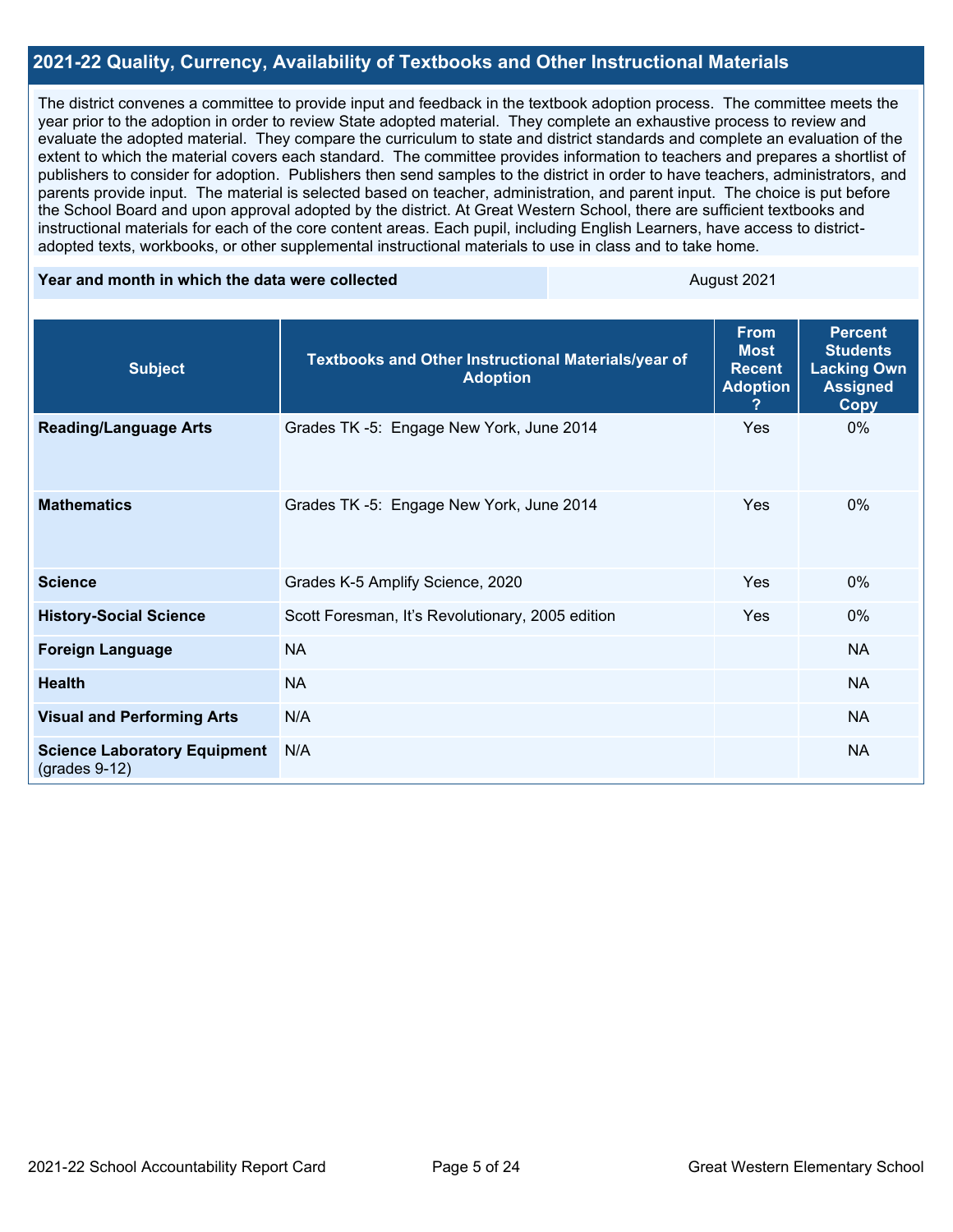#### **School Facility Conditions and Planned Improvements**

The district takes great efforts to ensure that all schools are clean, safe, and functional. To assist in this effort, the district uses a facility survey instrument developed by the State of California Office of Public School Construction. The results of this survey are available at the KCUSD Business Office.

Below is more specific information on the condition of the school and the efforts made to ensure that students are provided with a clean, safe, and functional learning environment. Additional information about the condition of the school's facilities may be obtained by speaking with the school principal.

Great Western Elementary School has 21 classrooms, a multipurpose room, a library, and an administration building. The main campus was built in 1953. Additional classrooms were constructed in 1990. Additional relocatable classrooms were constructed in 1987, 1990, 1995, 1997, and 1999. A library was constructed in 2004.

District maintenance staff ensures that the repairs necessary to keep the school in good repair and working order are completed in a timely manner. A work order process is used to ensure efficient service and that emergency repairs are given the highest priority.

The Director of Maintenance, Custodial Supervisor, and the site principal work cooperatively with the custodial staff to develop cleaning schedules to ensure a clean and safe school. The most recent Facilities inspection was completed in November 2013

The district participates in the State School Deferred Maintenance Program, which provides state matching funds on a dollar for dollar basis to assist school districts with expenditures for major repair or replacement of existing school building components. Typically, this includes roofing, plumbing, heating, air conditioning, electrical systems, interior or exterior painting, and floor systems.

Shade structures were installed over the Preschool and Kinder big toy and also over the bus pick up area in 2016.

Solar carports were installed in 2019 in the front parking lot

Currently a resurfacing project is underway for the front parking lot and primary play yard.

#### **Year and month of the most recent FIT report** All Allen All Allen All Allen All Allen All Allen All All All All

| <b>System Inspected</b>                                                       | <b>Rate</b><br>Good       | Rate<br>Fair | Rate<br>Poor | <b>Repair Needed and Action Taken or Planned</b>                                                                                                                                                                          |
|-------------------------------------------------------------------------------|---------------------------|--------------|--------------|---------------------------------------------------------------------------------------------------------------------------------------------------------------------------------------------------------------------------|
| <b>Systems:</b><br>Gas Leaks, Mechanical/HVAC, Sewer                          | $\times$                  |              |              |                                                                                                                                                                                                                           |
| Interior:<br><b>Interior Surfaces</b>                                         | X                         |              |              |                                                                                                                                                                                                                           |
| <b>Cleanliness:</b><br>Overall Cleanliness, Pest/Vermin Infestation           | $\sf X$                   |              |              |                                                                                                                                                                                                                           |
| <b>Electrical</b>                                                             | $\mathsf{X}$              |              |              |                                                                                                                                                                                                                           |
| <b>Restrooms/Fountains:</b><br>Restrooms, Sinks/ Fountains                    | $\boldsymbol{\mathsf{X}}$ |              |              | Clogged toilet in boy's restroom. Maintenance to<br>repair.                                                                                                                                                               |
| Safety:<br>Fire Safety, Hazardous Materials                                   | X                         |              |              |                                                                                                                                                                                                                           |
| Structural:<br><b>Structural Damage, Roofs</b>                                | X                         |              |              |                                                                                                                                                                                                                           |
| <b>External:</b><br>Playground/School Grounds, Windows/<br>Doors/Gates/Fences | $\boldsymbol{\mathsf{X}}$ |              |              | Broken sprinklers throughout playfield, grounds<br>to repair. Playground equipment steps (rubber<br>coating) is peeling. Grounds to order new steps.<br>Big toy playground need more bark. Grounds to<br>order more bark. |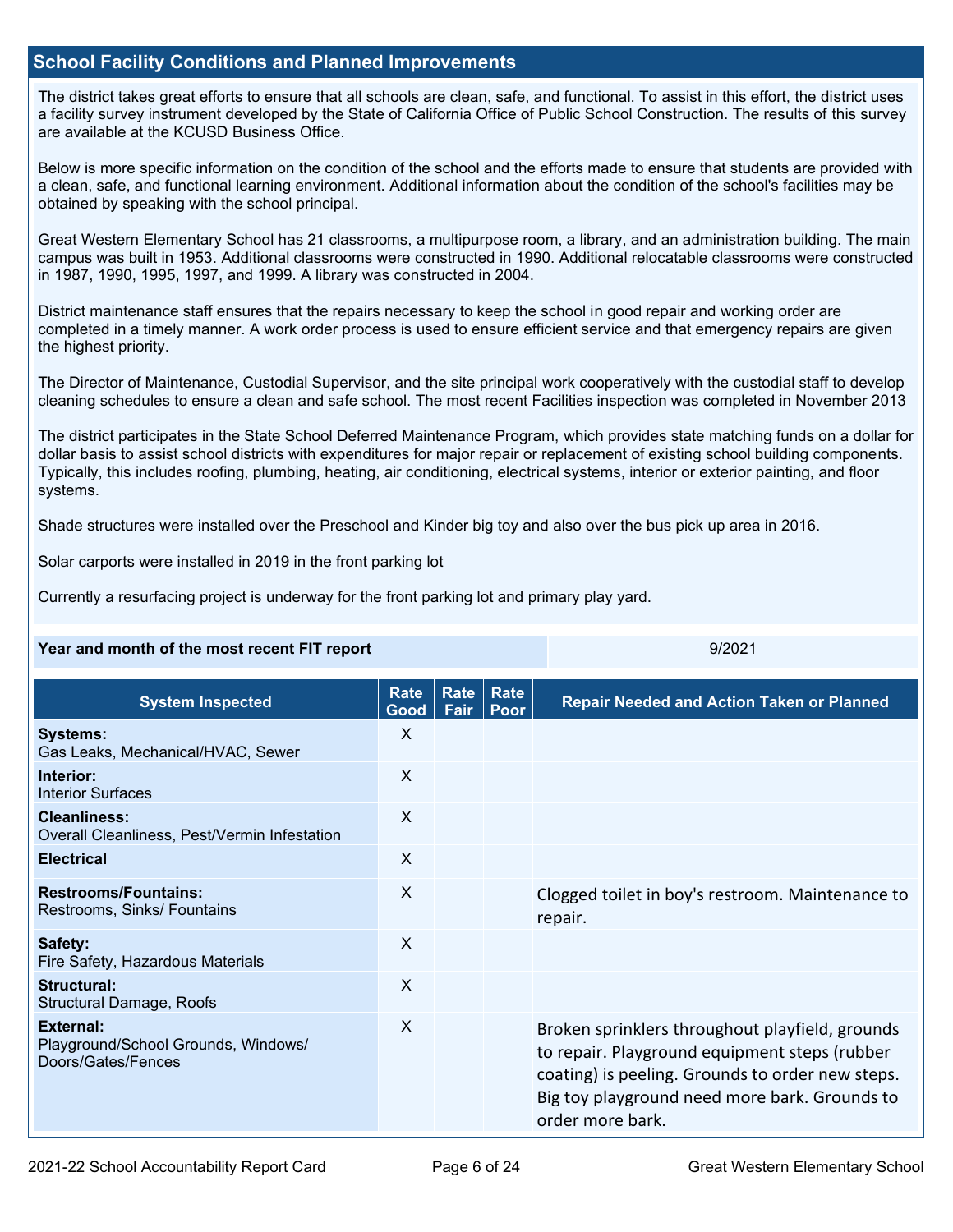| <b>Overall Facility Rate</b> |      |      |      |
|------------------------------|------|------|------|
| <b>Exemplary</b>             | Good | Fair | Poor |
|                              |      |      |      |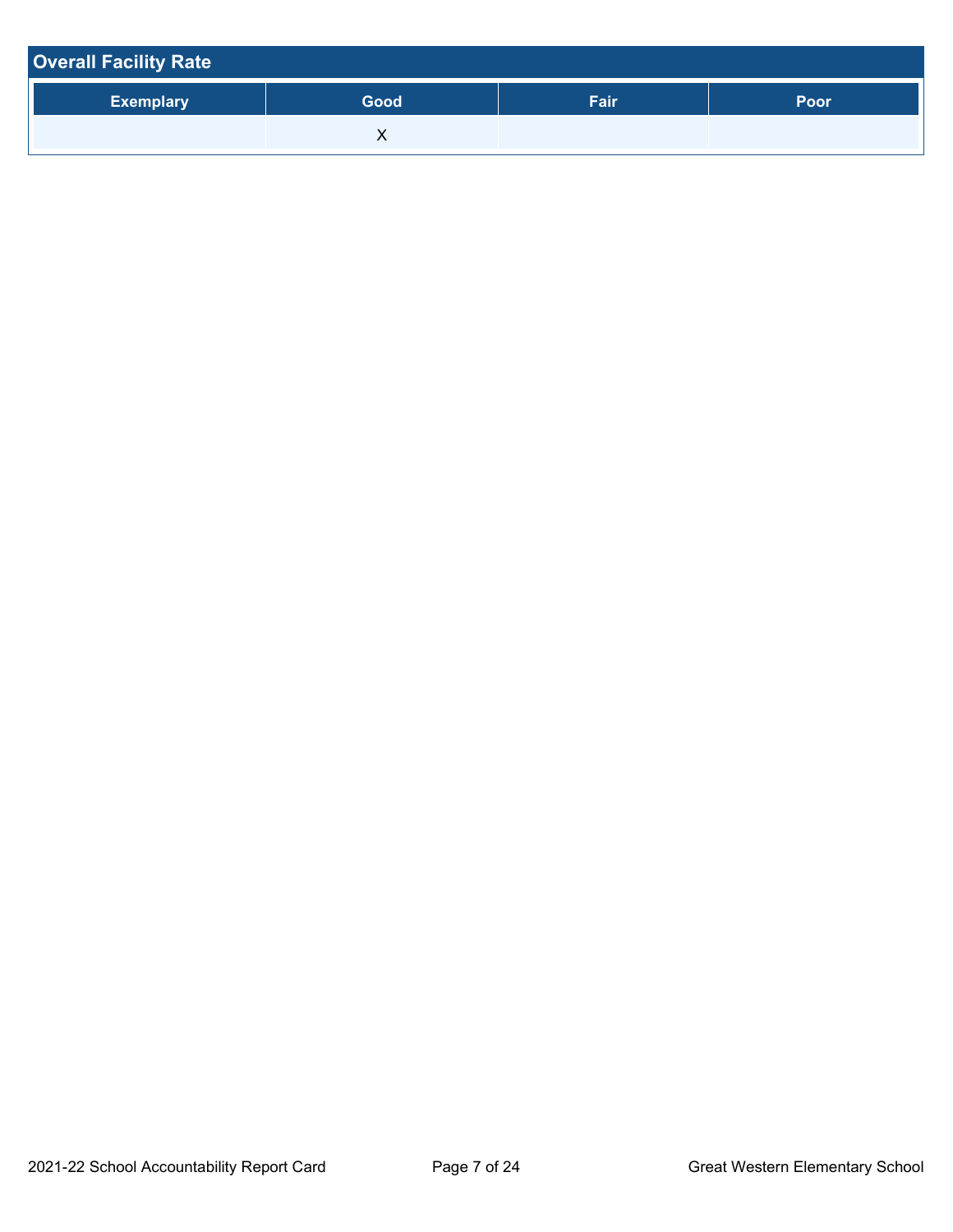# **B. Pupil Outcomes State Priority: Pupil Achievement**

The SARC provides the following information relevant to the State priority: Pupil Achievement (Priority 4):

#### **Statewide Assessments**

(i.e., California Assessment of Student Performance and Progress [CAASPP] System includes the Smarter Balanced Summative Assessments for students in the general education population and the California Alternate Assessments [CAAs] for English language arts/literacy [ELA] and mathematics given in grades three through eight and grade eleven. Only eligible students may participate in the administration of the CAAs. CAAs items are aligned with alternate achievement standards, which are linked with the Common Core State Standards [CCSS] for students with the most significant cognitive disabilities).

The CAASPP System encompasses the following assessments and student participation requirements:

- 1. **Smarter Balanced Summative Assessments and CAAs for ELA** in grades three through eight and grade eleven.
- 2. **Smarter Balanced Summative Assessments and CAAs for mathematics** in grades three through eight and grade eleven.
- 3. **California Science Test (CAST) and CAAs for Science** in grades five, eight, and once in high school (i.e., grade ten, eleven, or twelve).

#### **SARC Reporting in the 2020-2021 School Year Only**

Where the most viable option, LEAs were required to administer the statewide summative assessment in ELA and mathematics. Where a statewide summative assessment was not the most viable option for the LEA (or for one or more gradelevel[s] within the LEA) due to the pandemic, LEAs were allowed to report results from a different assessment that met the criteria established by the State Board of Education (SBE) on March 16, 2021. The assessments were required to be:

- Aligned with CA CCSS for ELA and mathematics;
- Available to students in grades 3 through 8, and grade 11; and
- Uniformly administered across a grade, grade span, school, or district to all eligible students.

#### **Options**

Note that the CAAs could only be administered in-person following health and safety requirements. If it was not viable for the LEA to administer the CAAs in person with health and safety guidelines in place, the LEA was directed to not administer the tests. There were no other assessment options available for the CAAs. Schools administered the Smarter Balanced Summative Assessments for ELA and mathematics, other assessments that meet the SBE criteria, or a combination of both, and they could only choose one of the following:

- Smarter Balanced ELA and mathematics summative assessments;
- Other assessments meeting the SBE criteria; or
- Combination of Smarter Balanced ELA and mathematics summative assessments and other assessments.

The percentage of students who have successfully completed courses that satisfy the requirements for entrance to the University of California and the California State University, or career technical education sequences or programs of study.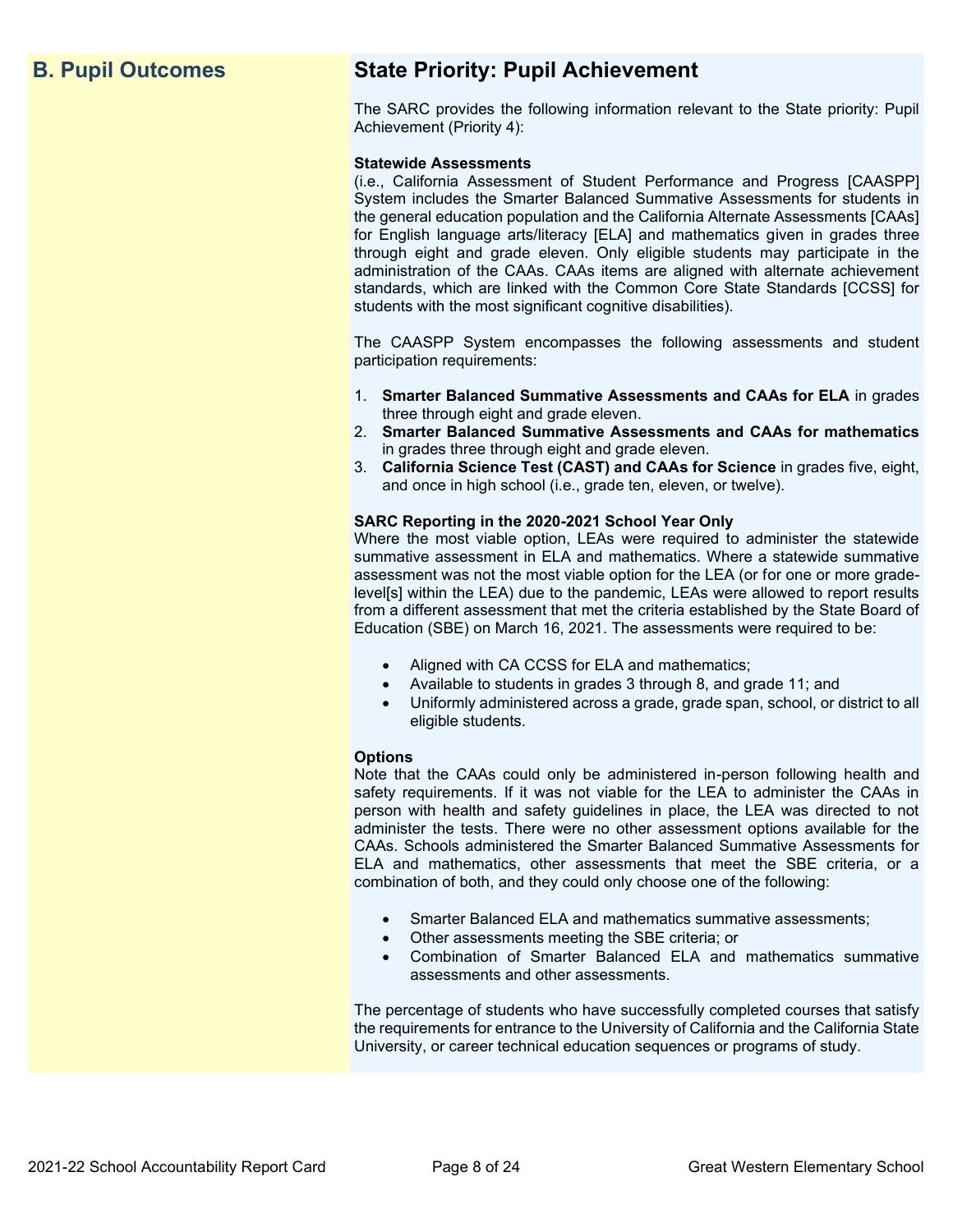#### **Percentage of Students Meeting or Exceeding the State Standard on CAASPP**

This table displays CAASPP test results in ELA and mathematics for all students grades three through eight and grade eleven taking and completing a state-administered assessment.

The 2019-2020 data cells with N/A values indicate that the 2019-2020 data are not available due to the COVID-19 pandemic and resulting summative test suspension. The Executive Order N-30-20 was issued which waived the assessment, accountability, and reporting requirements for the 2019-2020 school year.

The 2020-2021 data cells have N/A values because these data are not comparable to other year data due to the COVID-19 pandemic during the 2020-2021 school year. Where the CAASPP assessments in ELA and/or mathematics is not the most viable option, the LEAs were allowed to administer local assessments. Therefore, the 2020-2021 data between school years for the school, district, state are not an accurate comparison. As such, it is inappropriate to compare results of the 2020-2021 school year to other school years.

| Subject                                                              | <b>School</b><br>2019-20 | <b>School</b><br>2020-21 | <b>District</b><br>2019-20 | <b>District</b><br>2020-21 | <b>State</b><br>2019-20 | <b>State</b><br>2020-21 |
|----------------------------------------------------------------------|--------------------------|--------------------------|----------------------------|----------------------------|-------------------------|-------------------------|
| <b>English Language Arts/Literacy</b><br>$\left($ grades 3-8 and 11) | N/A                      | N/A                      | N/A                        | N/A                        | N/A                     | N/A                     |
| <b>Mathematics</b><br>$(grades 3-8 and 11)$                          | N/A                      | N/A                      | N/A                        | N/A                        | N/A                     | N/A                     |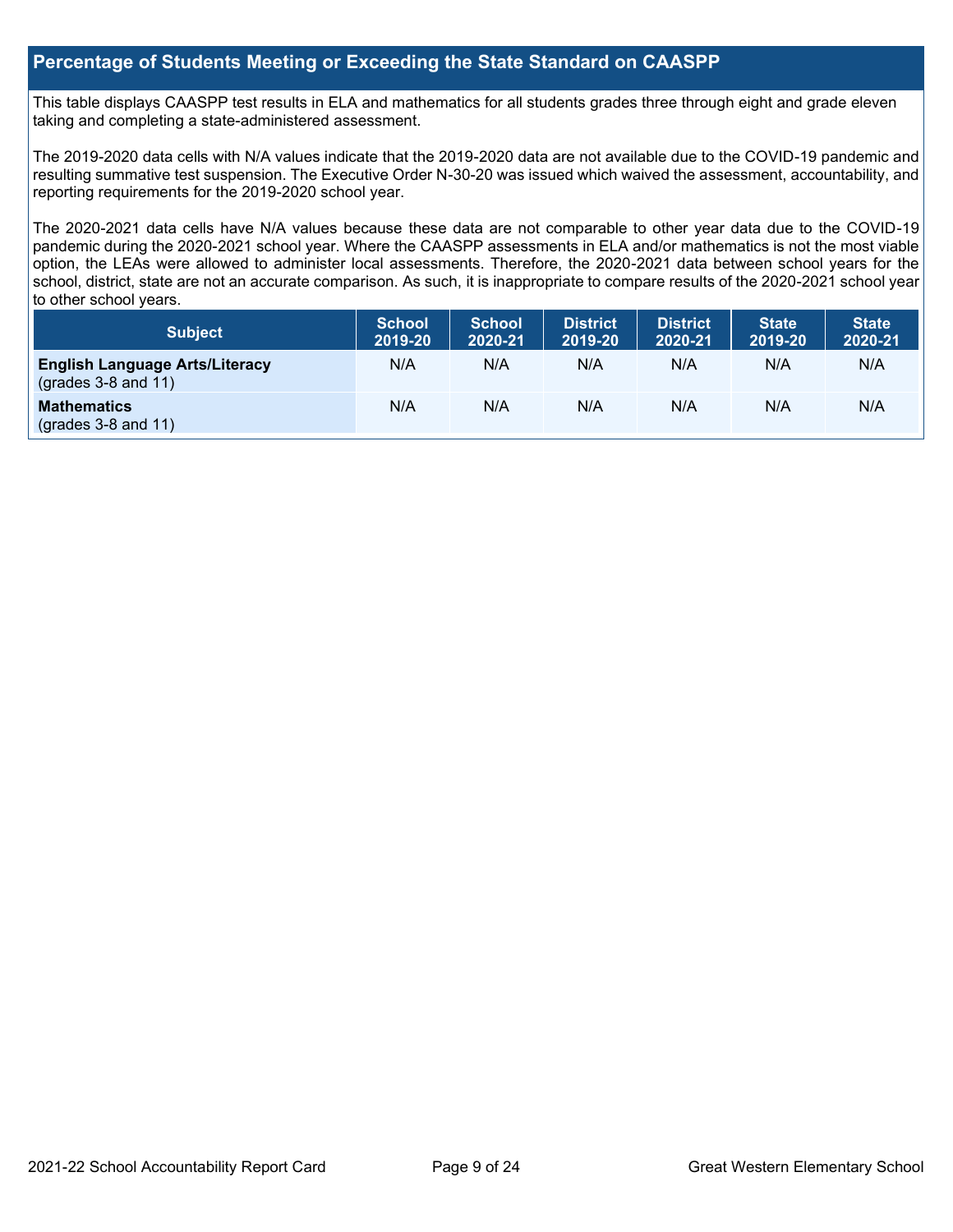### **2020-21 CAASPP Test Results in ELA by Student Group**

This table displays CAASPP test results in ELA by student group for students grades three through eight and grade eleven taking and completing a state-administered assessment. The CDE will populate this table for schools in cases where the school administered the CAASPP assessment. In cases where the school administered a local assessment instead of CAASPP, the CDE will populate this table with "NT" values, meaning this school did not test students using the CAASPP. See the local assessment(s) table for more information.

| <b>CAASPP</b><br><b>Student Groups</b>               | <b>CAASPP</b><br><b>Total</b><br><b>Enrollment</b> | <b>CAASPP</b><br><b>Number</b><br><b>Tested</b> | <b>CAASPP</b><br><b>Percent</b><br><b>Tested</b> | <b>CAASPP</b><br><b>Percent</b><br><b>Not Tested</b> | <b>CAASPP</b><br><b>Percent</b><br><b>Met or</b><br><b>Exceeded</b> |
|------------------------------------------------------|----------------------------------------------------|-------------------------------------------------|--------------------------------------------------|------------------------------------------------------|---------------------------------------------------------------------|
| <b>All Students</b>                                  | 174                                                | 172                                             | 98.85                                            | 1.15                                                 | 37.79                                                               |
| <b>Female</b>                                        | 87                                                 | 87                                              | 100                                              | $\mathbf 0$                                          | 39.08                                                               |
| <b>Male</b>                                          | 87                                                 | 85                                              | 97.7                                             | 2.3                                                  | 36.47                                                               |
| American Indian or Alaska Native                     | $\qquad \qquad -$                                  | $\overline{\phantom{a}}$                        | $-$                                              | $\overline{\phantom{a}}$                             | --                                                                  |
| <b>Asian</b>                                         | --                                                 | --                                              | --                                               |                                                      | --                                                                  |
| <b>Black or African American</b>                     | --                                                 | $\overline{\phantom{m}}$                        | --                                               | --                                                   | --                                                                  |
| <b>Filipino</b>                                      | $\Omega$                                           | $\mathbf{0}$                                    | $\mathbf{0}$                                     | $\Omega$                                             | 0                                                                   |
| <b>Hispanic or Latino</b>                            | 145                                                | 145                                             | 100                                              | $\mathbf{0}$                                         | 36.55                                                               |
| Native Hawaiian or Pacific Islander                  | $\mathbf 0$                                        | $\mathbf 0$                                     | $\mathbf{0}$                                     | $\mathbf 0$                                          | $\mathbf 0$                                                         |
| <b>Two or More Races</b>                             | --                                                 | $\qquad \qquad -$                               |                                                  | --                                                   | --                                                                  |
| <b>White</b>                                         | 20                                                 | 19                                              | 95                                               | 5                                                    | 47.37                                                               |
| <b>English Learners</b>                              | 59                                                 | 59                                              | 100                                              | 0                                                    | 11.86                                                               |
| <b>Foster Youth</b>                                  | 0                                                  | $\mathbf 0$                                     | $\mathbf 0$                                      | $\mathbf 0$                                          | $\mathbf 0$                                                         |
| <b>Homeless</b>                                      | 0                                                  | $\pmb{0}$                                       | $\mathbf 0$                                      | $\mathbf 0$                                          | $\mathbf 0$                                                         |
| <b>Military</b>                                      | $\mathbf 0$                                        | $\pmb{0}$                                       | 0                                                | 0                                                    | 0                                                                   |
| <b>Socioeconomically Disadvantaged</b>               | 147                                                | 146                                             | 99.32                                            | 0.68                                                 | 32.19                                                               |
| <b>Students Receiving Migrant Education Services</b> | --                                                 | --                                              |                                                  |                                                      |                                                                     |
| <b>Students with Disabilities</b>                    | 12                                                 | 12                                              | 100                                              | $\mathbf 0$                                          | 8.33                                                                |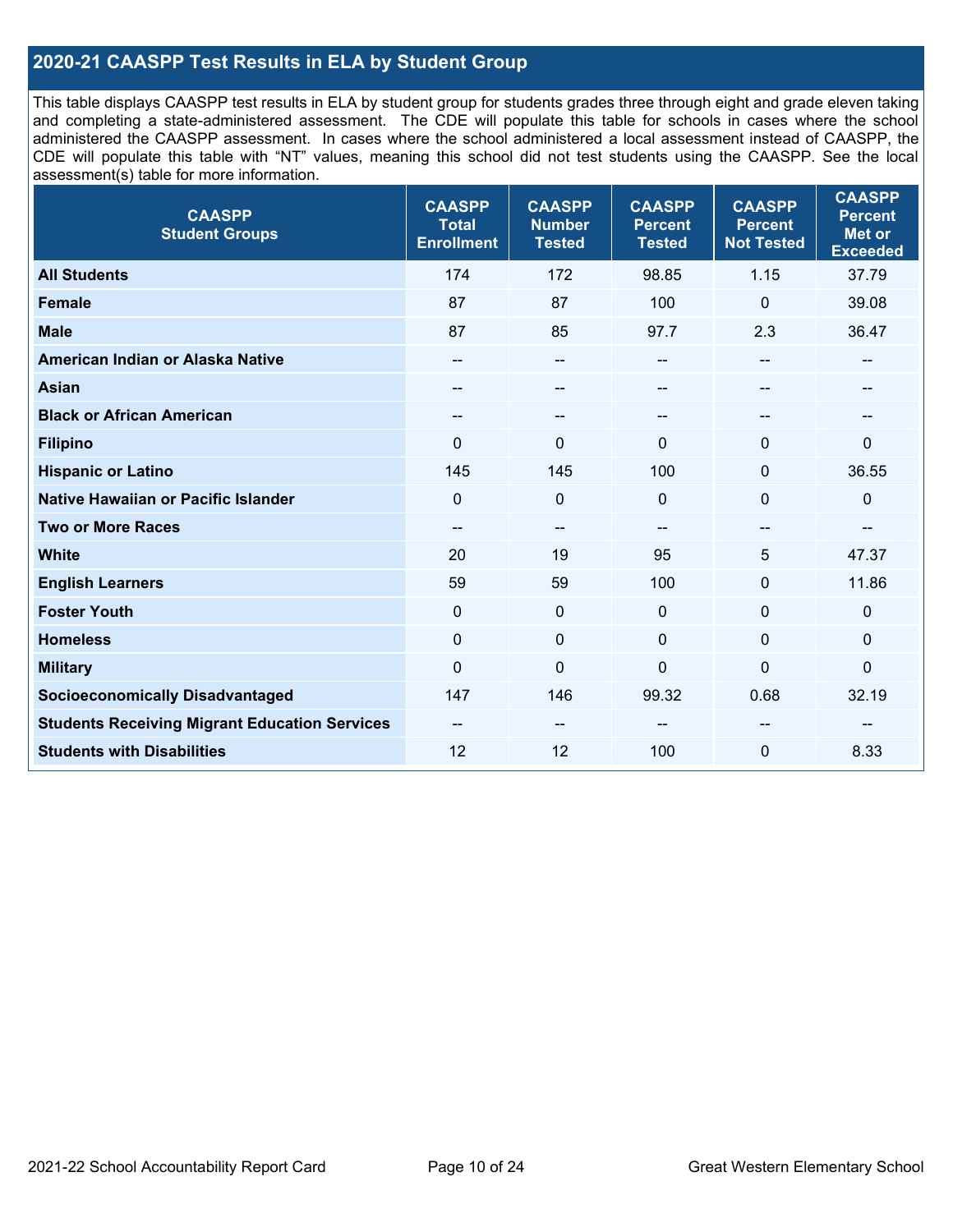### **2020-21 CAASPP Test Results in Math by Student Group**

This table displays CAASPP test results in Math by student group for students grades three through eight and grade eleven taking and completing a state-administered assessment. The CDE will populate this table for schools in cases where the school administered the CAASPP assessment. In cases where the school administered a local assessment instead of CAASPP, the CDE will populate this table with "NT" values, meaning this school did not test students using the CAASPP. See the local assessment(s) table for more information.

| <b>CAASPP</b><br><b>Student Groups</b>               | <b>CAASPP</b><br><b>Total</b><br><b>Enrollment</b> | <b>CAASPP</b><br><b>Number</b><br><b>Tested</b> | <b>CAASPP</b><br><b>Percent</b><br><b>Tested</b> | <b>CAASPP</b><br><b>Percent</b><br><b>Not Tested</b> | <b>CAASPP</b><br><b>Percent</b><br><b>Met or</b><br><b>Exceeded</b> |
|------------------------------------------------------|----------------------------------------------------|-------------------------------------------------|--------------------------------------------------|------------------------------------------------------|---------------------------------------------------------------------|
| <b>All Students</b>                                  | 174                                                | 172                                             | 98.85                                            | 1.15                                                 | 27.33                                                               |
| <b>Female</b>                                        | 87                                                 | 87                                              | 100.00                                           | 0.00                                                 | 22.99                                                               |
| <b>Male</b>                                          | 87                                                 | 85                                              | 97.70                                            | 2.30                                                 | 31.76                                                               |
| American Indian or Alaska Native                     | --                                                 | --                                              | --                                               | --                                                   | $\overline{\phantom{a}}$                                            |
| <b>Asian</b>                                         |                                                    | --                                              |                                                  |                                                      | --                                                                  |
| <b>Black or African American</b>                     | --                                                 | --                                              | --                                               | --                                                   | --                                                                  |
| <b>Filipino</b>                                      | $\Omega$                                           | 0                                               | $\mathbf 0$                                      | $\Omega$                                             | $\mathbf 0$                                                         |
| <b>Hispanic or Latino</b>                            | 145                                                | 145                                             | 100.00                                           | 0.00                                                 | 24.14                                                               |
| Native Hawaiian or Pacific Islander                  | $\mathbf 0$                                        | 0                                               | $\mathbf 0$                                      | 0                                                    | $\mathbf 0$                                                         |
| <b>Two or More Races</b>                             | $\qquad \qquad -$                                  | --                                              |                                                  | --                                                   | --                                                                  |
| <b>White</b>                                         | 20                                                 | 19                                              | 95.00                                            | 5.00                                                 | 47.37                                                               |
| <b>English Learners</b>                              | 59                                                 | 59                                              | 100.00                                           | 0.00                                                 | 8.47                                                                |
| <b>Foster Youth</b>                                  | $\mathbf 0$                                        | 0                                               | $\mathbf 0$                                      | 0                                                    | $\mathbf 0$                                                         |
| <b>Homeless</b>                                      | $\mathbf 0$                                        | $\boldsymbol{0}$                                | $\mathbf 0$                                      | $\Omega$                                             | $\mathbf 0$                                                         |
| <b>Military</b>                                      | $\overline{0}$                                     | 0                                               | $\mathbf 0$                                      | $\overline{0}$                                       | $\pmb{0}$                                                           |
| <b>Socioeconomically Disadvantaged</b>               | 147                                                | 146                                             | 99.32                                            | 0.68                                                 | 21.23                                                               |
| <b>Students Receiving Migrant Education Services</b> | --                                                 | --                                              |                                                  |                                                      |                                                                     |
| <b>Students with Disabilities</b>                    | 12                                                 | 12                                              | 100.00                                           | 0.00                                                 | 8.33                                                                |

### **2020-21 Local Assessment Test Results in ELA by Student Group**

This table displays Local Assessment test results in ELA by student group for students grades three through eight and grade eleven. LEAs/schools will populate this table for schools in cases where the school administered a local assessment. In cases where the school administered the CAASPP assessment, LEAs/schools will populate this table with "N/A" values in all cells, meaning this table is Not Applicable for this school.

| N/A<br><b>Student Groups</b>     | N/A<br><b>Total</b><br><b>Enrollment</b> | N/A<br><b>Number</b><br><b>Tested</b> | N/A<br><b>Percent</b><br><b>Tested</b> | N/A<br><b>Percent</b><br><b>Not Tested</b> | N/A<br><b>Percent</b><br><b>At or Above</b><br><b>Grade Level</b> |
|----------------------------------|------------------------------------------|---------------------------------------|----------------------------------------|--------------------------------------------|-------------------------------------------------------------------|
| <b>All Students</b>              | N/A                                      | N/A                                   | N/A                                    | N/A                                        | N/A                                                               |
| Female                           | N/A                                      | N/A                                   | N/A                                    | N/A                                        | N/A                                                               |
| <b>Male</b>                      | N/A                                      | N/A                                   | N/A                                    | N/A                                        | N/A                                                               |
| American Indian or Alaska Native | N/A                                      | N/A                                   | N/A                                    | N/A                                        | N/A                                                               |
| <b>Asian</b>                     | N/A                                      | N/A                                   | N/A                                    | N/A                                        | N/A                                                               |

2021-22 School Accountability Report Card **Page 11 of 24** Great Western Elementary School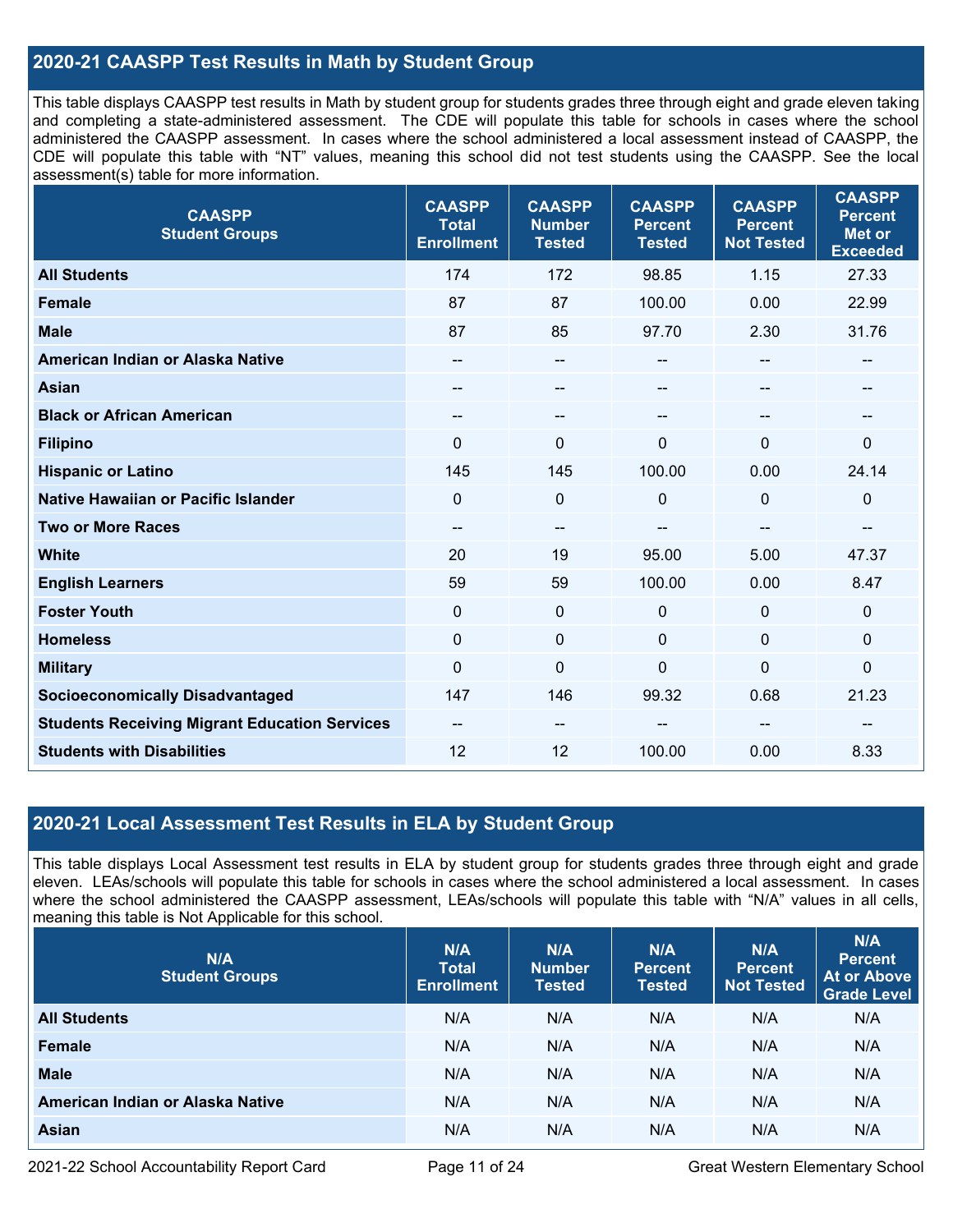| <b>Black or African American</b>                                                          | N/A | N/A | N/A | N/A | N/A |
|-------------------------------------------------------------------------------------------|-----|-----|-----|-----|-----|
| <b>Filipino</b>                                                                           | N/A | N/A | N/A | N/A | N/A |
| <b>Hispanic or Latino</b>                                                                 | N/A | N/A | N/A | N/A | N/A |
| Native Hawaiian or Pacific Islander                                                       | N/A | N/A | N/A | N/A | N/A |
| <b>Two or More Races</b>                                                                  | N/A | N/A | N/A | N/A | N/A |
| White                                                                                     | N/A | N/A | N/A | N/A | N/A |
| <b>English Learners</b>                                                                   | N/A | N/A | N/A | N/A | N/A |
| <b>Foster Youth</b>                                                                       | N/A | N/A | N/A | N/A | N/A |
| <b>Homeless</b>                                                                           | N/A | N/A | N/A | N/A | N/A |
| <b>Military</b>                                                                           | N/A | N/A | N/A | N/A | N/A |
| <b>Socioeconomically Disadvantaged</b>                                                    | N/A | N/A | N/A | N/A | N/A |
| <b>Students Receiving Migrant Education Services</b>                                      | N/A | N/A | N/A | N/A | N/A |
| <b>Students with Disabilities</b>                                                         | N/A | N/A | N/A | N/A | N/A |
| *At or above the grade-level standard in the context of the local assessment administered |     |     |     |     |     |

\*At or above the grade-level standard in the context of the local assessment administered.

# **2020-21 Local Assessment Test Results in Math by Student Group**

This table displays Local Assessment test results in Math by student group for students grades three through eight and grade eleven. LEAs/schools will populate this table for schools in cases where the school administered a local assessment. In cases where the school administered the CAASPP assessment, LEAs/schools will populate this table with "N/A" values in all cells, meaning this table is Not Applicable for this school.

| N/A<br><b>Student Groups</b>                         | N/A<br><b>Total</b><br><b>Enrollment</b> | N/A<br><b>Number</b><br><b>Tested</b> | N/A<br><b>Percent</b><br><b>Tested</b> | N/A<br><b>Percent</b><br><b>Not Tested</b> | N/A<br><b>Percent</b><br><b>At or Above</b><br><b>Grade Level</b> |
|------------------------------------------------------|------------------------------------------|---------------------------------------|----------------------------------------|--------------------------------------------|-------------------------------------------------------------------|
| <b>All Students</b>                                  | N/A                                      | N/A                                   | N/A                                    | N/A                                        | N/A                                                               |
| <b>Female</b>                                        | N/A                                      | N/A                                   | N/A                                    | N/A                                        | N/A                                                               |
| <b>Male</b>                                          | N/A                                      | N/A                                   | N/A                                    | N/A                                        | N/A                                                               |
| American Indian or Alaska Native                     | N/A                                      | N/A                                   | N/A                                    | N/A                                        | N/A                                                               |
| <b>Asian</b>                                         | N/A                                      | N/A                                   | N/A                                    | N/A                                        | N/A                                                               |
| <b>Black or African American</b>                     | N/A                                      | N/A                                   | N/A                                    | N/A                                        | N/A                                                               |
| <b>Filipino</b>                                      | N/A                                      | N/A                                   | N/A                                    | N/A                                        | N/A                                                               |
| <b>Hispanic or Latino</b>                            | N/A                                      | N/A                                   | N/A                                    | N/A                                        | N/A                                                               |
| Native Hawaiian or Pacific Islander                  | N/A                                      | N/A                                   | N/A                                    | N/A                                        | N/A                                                               |
| <b>Two or More Races</b>                             | N/A                                      | N/A                                   | N/A                                    | N/A                                        | N/A                                                               |
| <b>White</b>                                         | N/A                                      | N/A                                   | N/A                                    | N/A                                        | N/A                                                               |
| <b>English Learners</b>                              | N/A                                      | N/A                                   | N/A                                    | N/A                                        | N/A                                                               |
| <b>Foster Youth</b>                                  | N/A                                      | N/A                                   | N/A                                    | N/A                                        | N/A                                                               |
| <b>Homeless</b>                                      | N/A                                      | N/A                                   | N/A                                    | N/A                                        | N/A                                                               |
| <b>Military</b>                                      | N/A                                      | N/A                                   | N/A                                    | N/A                                        | N/A                                                               |
| <b>Socioeconomically Disadvantaged</b>               | N/A                                      | N/A                                   | N/A                                    | N/A                                        | N/A                                                               |
| <b>Students Receiving Migrant Education Services</b> | N/A                                      | N/A                                   | N/A                                    | N/A                                        | N/A                                                               |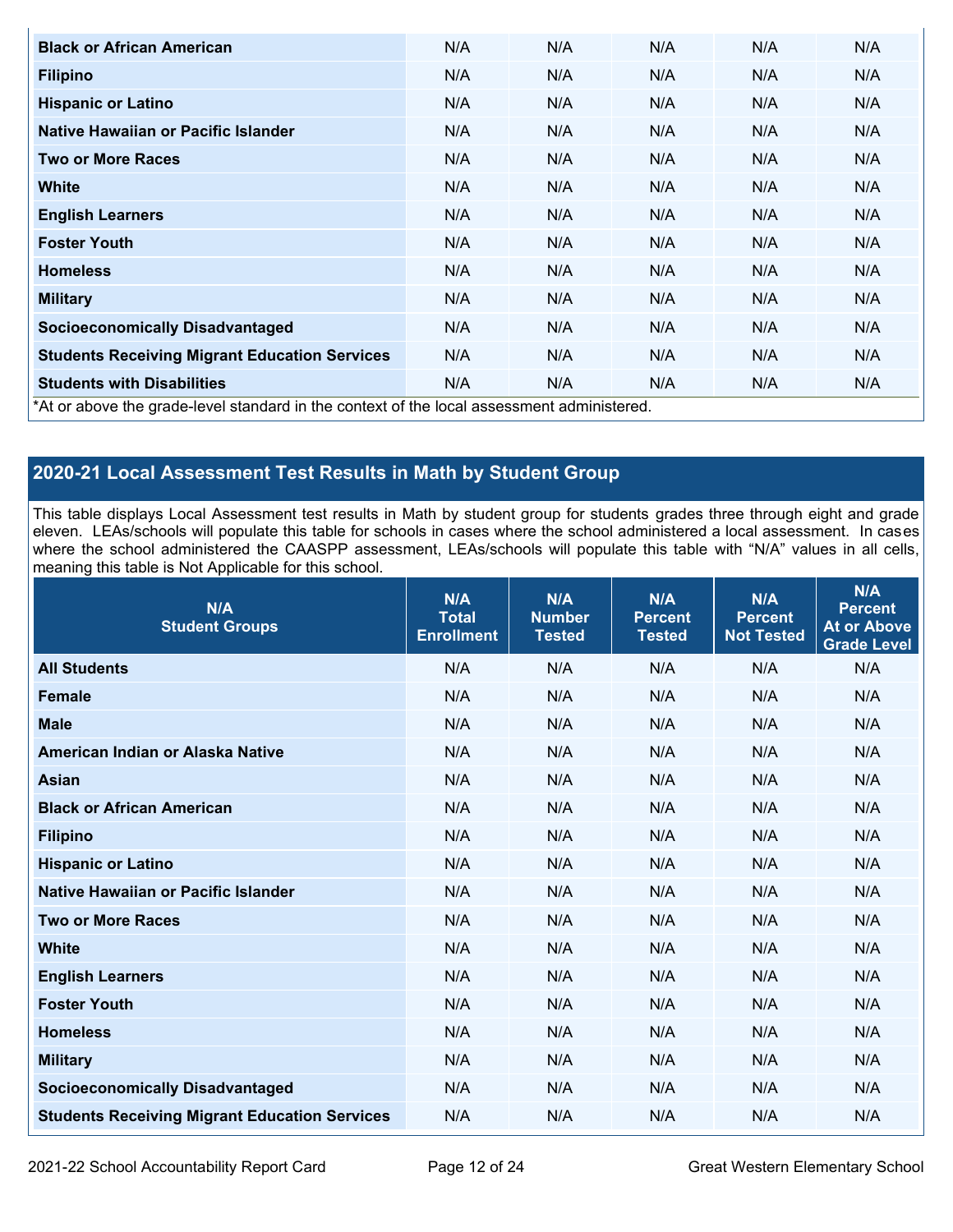| <b>Students with Disabilities</b>                                                           | N/A | N/A | N/A | N/A | N/A |  |  |
|---------------------------------------------------------------------------------------------|-----|-----|-----|-----|-----|--|--|
| *At as above the escale level standard in the context of the local accordinate admissioned. |     |     |     |     |     |  |  |

\*At or above the grade-level standard in the context of the local assessment administered.

#### **CAASPP Test Results in Science for All Students**

This table displays the percentage of all students grades five, eight, and High School meeting or exceeding the State Standard.

The 2019-2020 data cells with N/A values indicate that the 2019-2020 data are not available due to the COVID-19 pandemic and resulting summative testing suspension. The Executive Order N-30-20 was issued which waived the assessment, accountability, and reporting requirements for the 2019-2020 school year.

For any 2020-2021 data cells with N/T values indicate that this school did not test students using the CAASPP Science.

| <b>Subject</b>                | <b>School</b><br>2019-20 | <b>School</b><br>2020-21 | <b>District</b><br>12019-20 | District<br>2020-21 | <b>State</b><br>2019-20 | <b>State</b><br>2020-21 |
|-------------------------------|--------------------------|--------------------------|-----------------------------|---------------------|-------------------------|-------------------------|
| <b>Science</b>                | N/A                      | ΝT                       | N/A                         | NT                  | N/A                     | 28.72                   |
| (grades 5, 8 and high school) |                          |                          |                             |                     |                         |                         |

### **2020-21 CAASPP Test Results in Science by Student Group**

This table displays CAASPP test results in Science by student group for students grades five, eight, and High School. For any data cells with N/T values indicate that this school did not test students using the CAASPP Science.

| <b>Student Group</b>                                 | <b>Total</b><br><b>Enrollment</b> | <b>Number</b><br><b>Tested</b> | <b>Percent</b><br><b>Tested</b> | <b>Percent</b><br><b>Not Tested</b> | <b>Percent</b><br><b>Met or</b><br><b>Exceeded</b> |
|------------------------------------------------------|-----------------------------------|--------------------------------|---------------------------------|-------------------------------------|----------------------------------------------------|
| <b>All Students</b>                                  | 63                                | <b>NT</b>                      | <b>NT</b>                       | <b>NT</b>                           | <b>NT</b>                                          |
| <b>Female</b>                                        | 30                                | <b>NT</b>                      | <b>NT</b>                       | <b>NT</b>                           | <b>NT</b>                                          |
| <b>Male</b>                                          | 33                                | <b>NT</b>                      | <b>NT</b>                       | <b>NT</b>                           | <b>NT</b>                                          |
| American Indian or Alaska Native                     | 0                                 | $\mathbf 0$                    | $\mathbf 0$                     | $\mathbf 0$                         | $\mathbf{0}$                                       |
| <b>Asian</b>                                         | $\mathbf 0$                       | $\mathbf 0$                    | $\mathbf 0$                     | $\mathbf 0$                         | $\mathbf{0}$                                       |
| <b>Black or African American</b>                     | --                                | <b>NT</b>                      | <b>NT</b>                       | <b>NT</b>                           | <b>NT</b>                                          |
| <b>Filipino</b>                                      | $\Omega$                          | $\mathbf 0$                    | $\mathbf{0}$                    | $\mathbf{0}$                        | $\mathbf 0$                                        |
| <b>Hispanic or Latino</b>                            | 56                                | <b>NT</b>                      | <b>NT</b>                       | <b>NT</b>                           | <b>NT</b>                                          |
| Native Hawaiian or Pacific Islander                  | $\mathbf 0$                       | $\mathbf 0$                    | $\mathbf{0}$                    | $\mathbf 0$                         | $\mathbf{0}$                                       |
| <b>Two or More Races</b>                             | $\Omega$                          | $\mathbf 0$                    | $\Omega$                        | $\mathbf{0}$                        | $\mathbf 0$                                        |
| <b>White</b>                                         | $\overline{\phantom{a}}$          | <b>NT</b>                      | <b>NT</b>                       | <b>NT</b>                           | <b>NT</b>                                          |
| <b>English Learners</b>                              | 11                                | <b>NT</b>                      | <b>NT</b>                       | <b>NT</b>                           | <b>NT</b>                                          |
| <b>Foster Youth</b>                                  | $\mathbf 0$                       | $\mathbf 0$                    | $\mathbf 0$                     | $\mathbf 0$                         | $\mathbf{0}$                                       |
| <b>Homeless</b>                                      | 0                                 | $\mathbf{0}$                   | $\mathbf 0$                     | $\mathbf 0$                         | $\mathbf 0$                                        |
| <b>Military</b>                                      | $\Omega$                          | $\mathbf 0$                    | $\mathbf{0}$                    | $\mathbf{0}$                        | $\mathbf{0}$                                       |
| <b>Socioeconomically Disadvantaged</b>               | 54                                | <b>NT</b>                      | <b>NT</b>                       | <b>NT</b>                           | <b>NT</b>                                          |
| <b>Students Receiving Migrant Education Services</b> | --                                | <b>NT</b>                      | <b>NT</b>                       | <b>NT</b>                           | <b>NT</b>                                          |
| <b>Students with Disabilities</b>                    | $\qquad \qquad -$                 | <b>NT</b>                      | <b>NT</b>                       | <b>NT</b>                           | <b>NT</b>                                          |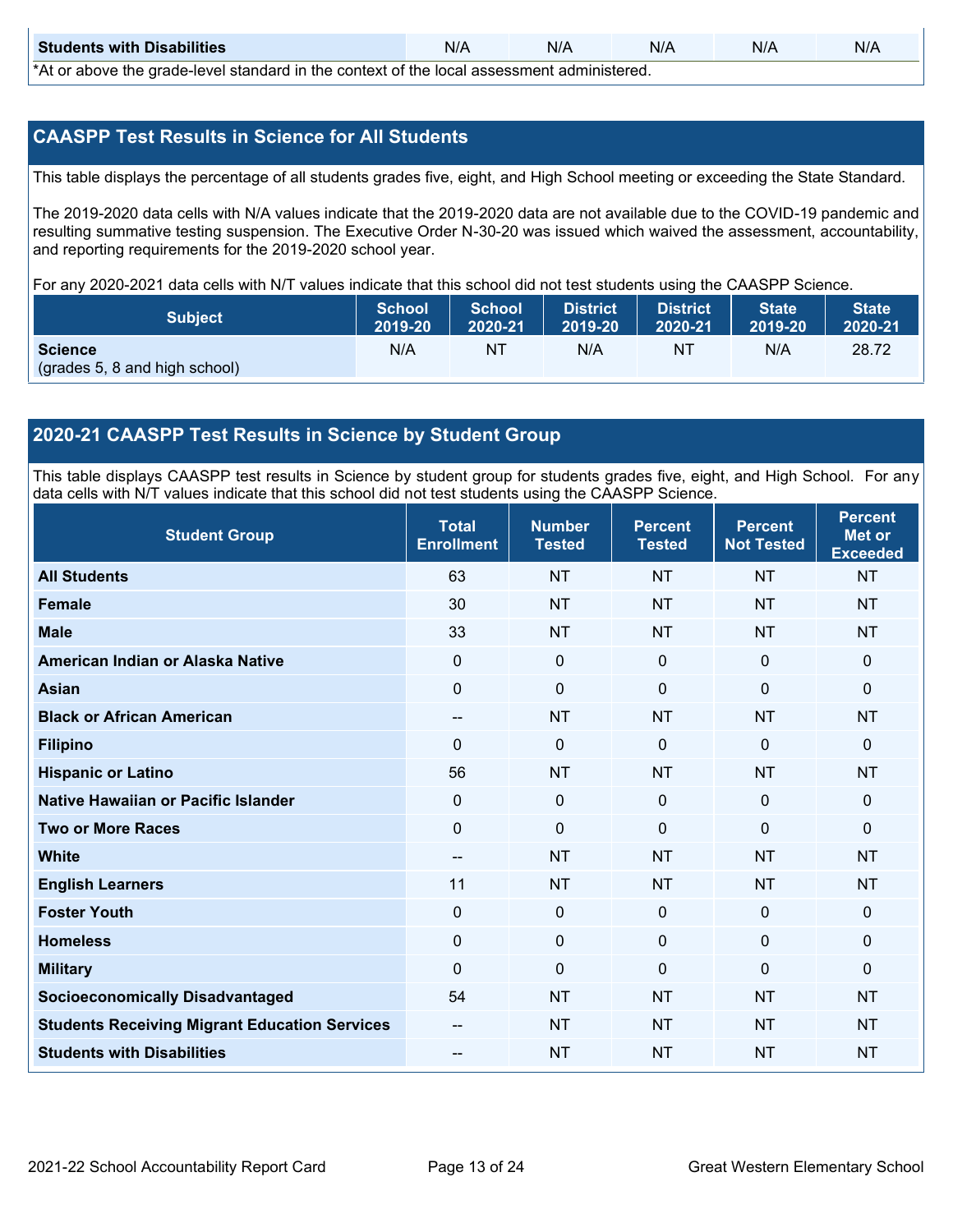# **B. Pupil Outcomes State Priority: Other Pupil Outcomes**

The SARC provides the following information relevant to the State priority: Other Pupil Outcomes (Priority 8): Pupil outcomes in the subject area of physical education.

#### **2020-21 California Physical Fitness Test Results**

Due to the COVID-19 crisis, the Physical Fitness Test was suspended during the 2020-2021 school year and therefore no data are reported and each cell in this table is populated with "N/A."

| <b>Grade Level</b> | <b>Four of Six Fitness Standards</b> | <b>Five of Six Fitness Standards</b> | Percentage of Students Meeting   Percentage of Students Meeting   Percentage of Students Meeting  <br><b>Six of Six Fitness Standards</b> |
|--------------------|--------------------------------------|--------------------------------------|-------------------------------------------------------------------------------------------------------------------------------------------|
| Grade 5            | N/A                                  | N/A                                  | N/A                                                                                                                                       |
| Grade 7            | N/A                                  | N/A                                  | N/A                                                                                                                                       |
| Grade 9            | N/A                                  | N/A                                  | N/A                                                                                                                                       |

# **C. Engagement State Priority: Parental Involvement**

The SARC provides the following information relevant to the State priority: Parental Involvement (Priority 3): Efforts the school district makes to seek parent input in making decisions regarding the school district and at each school site.

#### **2021-22 Opportunities for Parental Involvement**

Parent involvement and communication are essential to our school success. Great Western Elementary School continually strives to involve parents by exchanging information that helps parents understand and support school programs and by providing opportunities for parent participation in school activities.

Great Western will offer Parenting Partner workshops to all families, through the KCUSD Parent Academy. Understanding State Standards and Math parent night will also be held in the Spring. Pastries with parents and family spaghetti dinner night will be held on campus with social distancing provided and outside locations available. A workshop for students transitioning from Elementary to Middle School will be held and school visits will be scheduled. Our trimester awards assemblies will be small to allow for social distancing and less interruption to class time. Our annual Soup night will be held in the cafeteria and outside under the shade structure. Family Fun Night will be an outdoor Spring event to be enjoyed by all. Bridge to Technology parent workshops are held throughout the year to support families of English Learners with Chromebooks and internet access at home.

There are numerous and varied opportunities for parent involvement. Parents participate in parent-teacher conferences, volunteer in classrooms, assist as coaches, and chaperone field trips. Parents can also volunteer to help by prepping items at home. Parents may also serve on advisory committees and leadership teams, including the Parent Teacher Club (PTC), English Learner Advisory Council (ELAC), GATE Advisory Committee, and School Site Council (SSC).

Home and school communication is enhanced through weekly notices, monthly newsletters, parent/teacher conferences, the student/parent handbook, the school website, student report cards, and other regular communication activities, including parent square. Translation is regularly provided.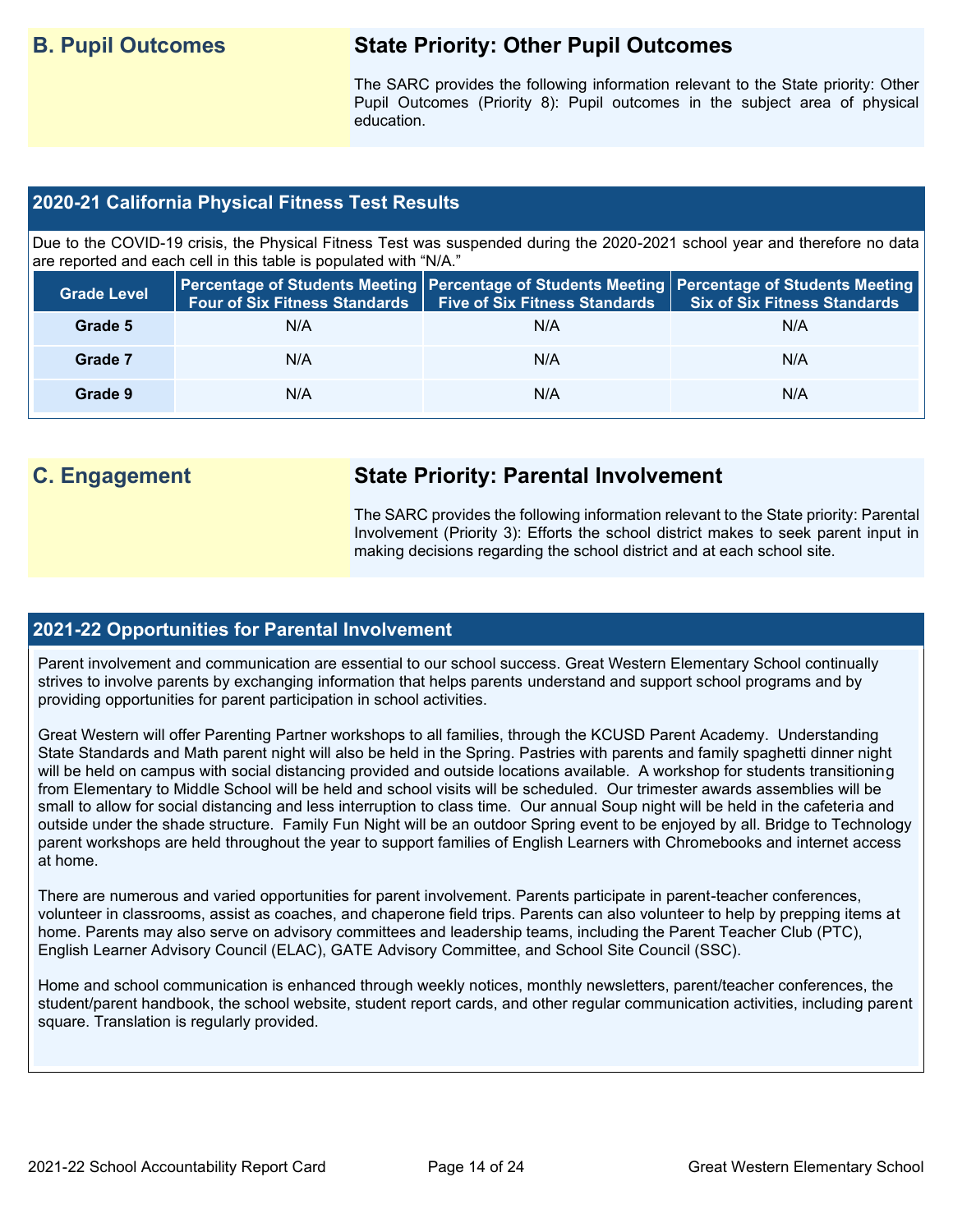## **2020-21 Chronic Absenteeism by Student Group**

| <b>Student Group</b>                                 | <b>Cumulative</b><br><b>Enrollment</b> | <b>Chronic</b><br><b>Absenteeism</b><br><b>Eligible Enrollment</b> | <b>Chronic</b><br><b>Absenteeism</b><br><b>Count</b> | <b>Chronic</b><br><b>Absenteeism</b><br><b>Rate</b> |
|------------------------------------------------------|----------------------------------------|--------------------------------------------------------------------|------------------------------------------------------|-----------------------------------------------------|
| <b>All Students</b>                                  | 352                                    | 347                                                                | 13                                                   | 3.7                                                 |
| <b>Female</b>                                        | 160                                    | 158                                                                | 7                                                    | 4.4                                                 |
| <b>Male</b>                                          | 192                                    | 189                                                                | 6                                                    | 3.2                                                 |
| American Indian or Alaska Native                     | 2                                      | 2                                                                  | $\mathbf{0}$                                         | 0.0                                                 |
| <b>Asian</b>                                         | 3                                      | 3                                                                  | $\mathbf 0$                                          | 0.0                                                 |
| <b>Black or African American</b>                     | $\overline{2}$                         | $\overline{2}$                                                     | $\mathbf{0}$                                         | 0.0                                                 |
| <b>Filipino</b>                                      | $\mathbf{1}$                           | $\mathbf{1}$                                                       | $\mathbf{0}$                                         | 0.0                                                 |
| <b>Hispanic or Latino</b>                            | 293                                    | 289                                                                | 13                                                   | 4.5                                                 |
| Native Hawaiian or Pacific Islander                  | 0                                      | $\mathbf 0$                                                        | $\mathbf 0$                                          | 0.0                                                 |
| <b>Two or More Races</b>                             | 6                                      | 6                                                                  | $\mathbf{0}$                                         | 0.0                                                 |
| <b>White</b>                                         | 44                                     | 43                                                                 | $\mathbf{0}$                                         | 0.0                                                 |
| <b>English Learners</b>                              | 130                                    | 128                                                                | 3                                                    | 2.3                                                 |
| <b>Foster Youth</b>                                  | $\overline{2}$                         | $\overline{2}$                                                     | $\Omega$                                             | 0.0                                                 |
| <b>Homeless</b>                                      | 0                                      | $\mathbf 0$                                                        | $\Omega$                                             | 0.0                                                 |
| <b>Socioeconomically Disadvantaged</b>               | 301                                    | 297                                                                | 13                                                   | 4.4                                                 |
| <b>Students Receiving Migrant Education Services</b> | 14                                     | 14                                                                 | $\mathbf{0}$                                         | 0.0                                                 |
| <b>Students with Disabilities</b>                    | 35                                     | 34                                                                 | $\overline{2}$                                       | 5.9                                                 |

# **C. Engagement State Priority: School Climate**

The SARC provides the following information relevant to the State priority: School Climate (Priority 6):

- Pupil suspension rates;
- Pupil expulsion rates; and
- Other local measures on the sense of safety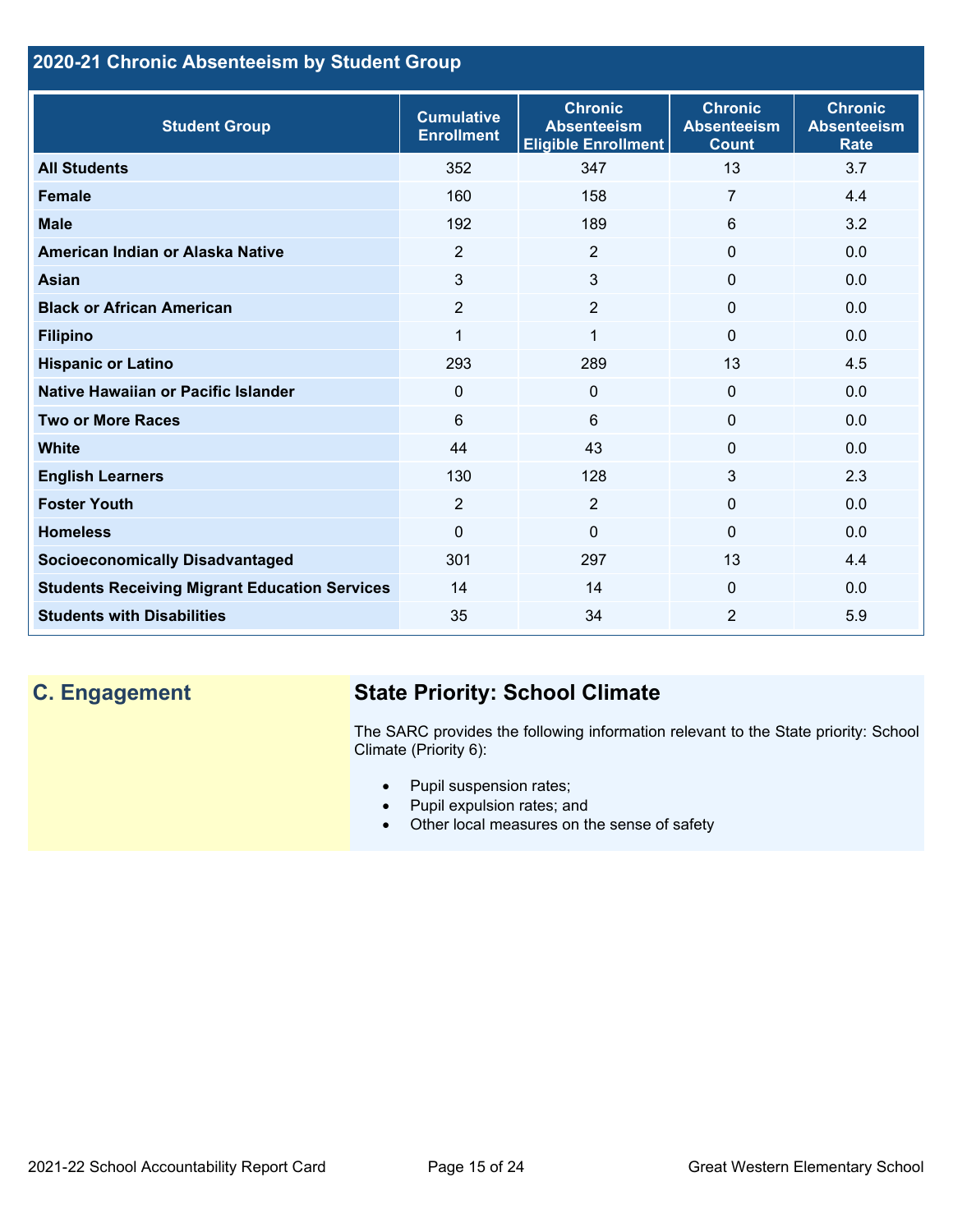#### **Suspensions and Expulsions**

This table displays suspensions and expulsions data collected between July through June, each full school year respectively. Data collected during the 2020-21 school year may not be comparable to earlier years of this collection due to differences in learning mode instruction in response to the COVID-19 pandemic.

| <b>Subject</b>     | <b>School</b><br>2018-19 | <b>School</b><br>2020-21 | <b>District</b><br>2018-19 | <b>District</b><br>2020-21 | <b>State</b><br>2018-19 | <b>State</b><br>2020-21 |
|--------------------|--------------------------|--------------------------|----------------------------|----------------------------|-------------------------|-------------------------|
| <b>Suspensions</b> | 1.08                     | 0.00                     | 3.08                       | 0.53                       | 3.47                    | 0.20                    |
| <b>Expulsions</b>  | 0.00                     | 0.00                     | 0.02                       | 0.00                       | 0.08                    | 0.00                    |

This table displays suspensions and expulsions data collected between July through February, partial school year due to the COVID-19 pandemic. The 2019-2020 suspensions and expulsions rate data are not comparable to other year data because the 2019-2020 school year is a partial school year due to the COVID-19 crisis. As such, it would be inappropriate to make any comparisons in rates of suspensions and expulsions in the 2019-2020 school year compared to other school years.

| <b>Subject</b>     | School<br>2019-20 | <b>District</b><br>2019-20 | <b>State</b><br>2019-20 |
|--------------------|-------------------|----------------------------|-------------------------|
| <b>Suspensions</b> | 0.28              | 2.38                       | 2.45                    |
| <b>Expulsions</b>  | 0.00              | 0.00                       | 0.05                    |

### **2020-21 Suspensions and Expulsions by Student Group**

| <b>Student Group</b>                                 | <b>Suspensions Rate</b> | <b>Expulsions Rate</b> |
|------------------------------------------------------|-------------------------|------------------------|
| <b>All Students</b>                                  | 0.00                    | 0.00                   |
| <b>Female</b>                                        | 0.00                    | 0.00                   |
| <b>Male</b>                                          | 0.00                    | 0.00                   |
| American Indian or Alaska Native                     | 0.00                    | 0.00                   |
| <b>Asian</b>                                         | 0.00                    | 0.00                   |
| <b>Black or African American</b>                     | 0.00                    | 0.00                   |
| <b>Filipino</b>                                      | 0.00                    | 0.00                   |
| <b>Hispanic or Latino</b>                            | 0.00                    | 0.00                   |
| Native Hawaiian or Pacific Islander                  | 0.00                    | 0.00                   |
| <b>Two or More Races</b>                             | 0.00                    | 0.00                   |
| <b>White</b>                                         | 0.00                    | 0.00                   |
| <b>English Learners</b>                              | 0.00                    | 0.00                   |
| <b>Foster Youth</b>                                  | 0.00                    | 0.00                   |
| <b>Homeless</b>                                      | 0.00                    | 0.00                   |
| <b>Socioeconomically Disadvantaged</b>               | 0.00                    | 0.00                   |
| <b>Students Receiving Migrant Education Services</b> | 0.00                    | 0.00                   |
| <b>Students with Disabilities</b>                    | 0.00                    | 0.00                   |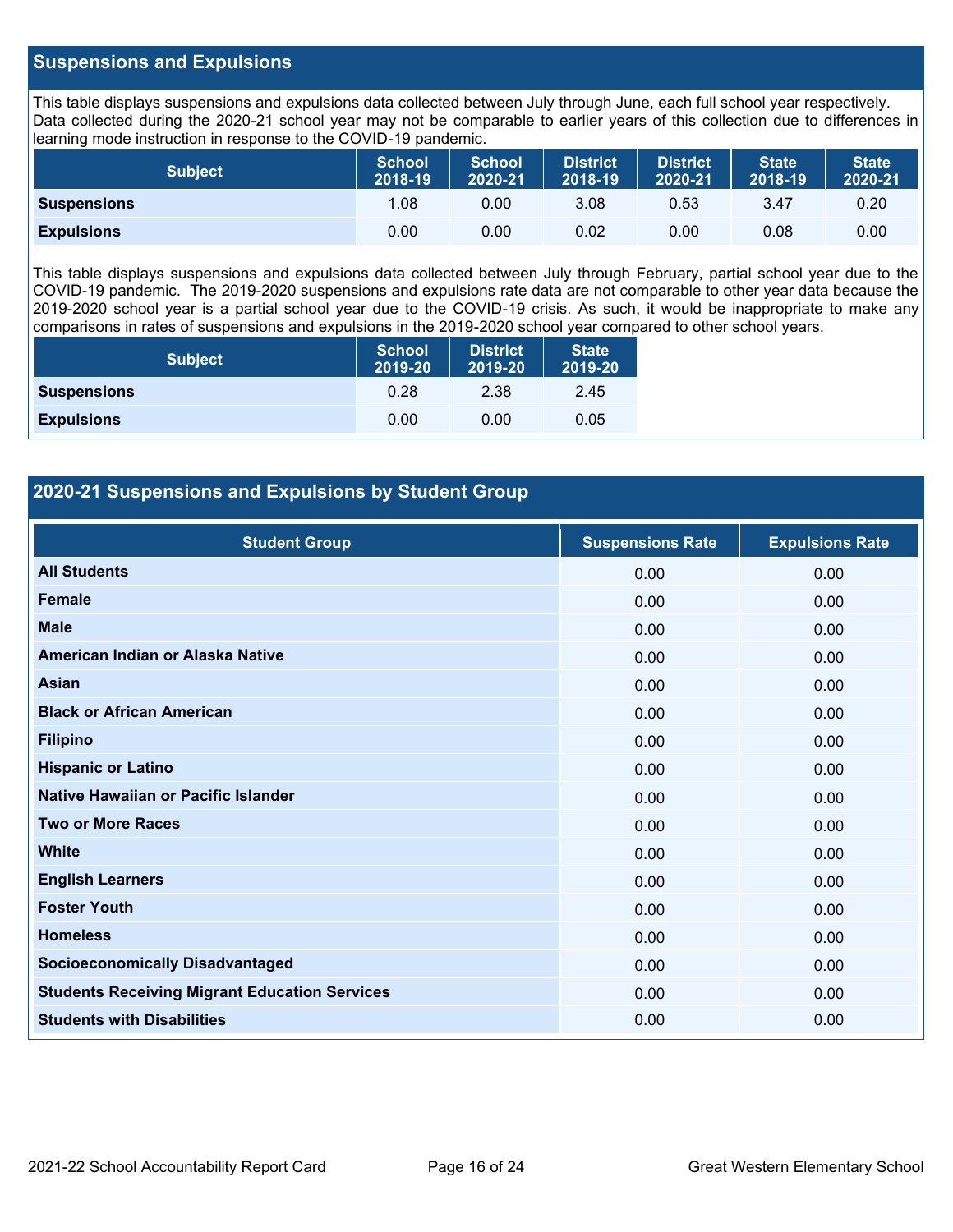#### **2021-22 School Safety Plan**

The safety of students and staff is a primary concern of Great Western Elementary School. Before, during, and after school, the campus is monitored by assigned staff. All visitors must sign in at the office and wear appropriate identification while on campus. All gates are locked and remain locked during school hours with the exception of the front gate which remains closed and latched during school hours.

The comprehensive school safety plan is designed to assist in preparing for emergencies, managing emergency response efforts, and maintaining a safe school environment. The plan requires identification of security needs, development of prevention and intervention techniques, evaluation of physical facilities, and communication with staff and students. Components of the plan include child abuse reporting procedures, procedures for teacher notification of dangerous pupils, disaster response procedures, procedures for safe ingress and egress from school, sexual harassment policies, and suspension and expulsion policies. The safety plan is reviewed annually, updated as needed, and fully compliant with federal and state regulations. The plan was last reviewed/updated and reviewed with staff and the SSC in September 2021. An updated copy is available to the public at the school office.

The school's disaster preparedness plan includes steps for ensuring the safety of students and staff during a disaster. Emergency preparedness drills are conducted regularly and the school staff is appropriately trained.

## **D. Other SARC Information Information Required in the SARC**

The information in this section is required to be in the SARC but is not included in the state priorities for LCFF.

#### **2018-19 Elementary Average Class Size and Class Size Distribution**

This table displays the 2018-19 average class size and class size distribution. The columns titled "Number of Classes" indicates how many classes fall into each size category (a range of total students per class). The "Other" category is for multigrade level classes.

| <b>Grade Level</b> | Average<br><b>Class Size</b> | 1-20 Students | Number of Classes with   Number of Classes with   Number of Classes with<br>21-32 Students | 33+ Students |
|--------------------|------------------------------|---------------|--------------------------------------------------------------------------------------------|--------------|
| K                  | 19                           |               |                                                                                            |              |
|                    | 26                           |               | 2                                                                                          |              |
|                    | 24                           |               | っ                                                                                          |              |
|                    | 23                           |               | 3                                                                                          |              |
|                    | 29                           |               | 2                                                                                          |              |
|                    | 32                           |               |                                                                                            |              |
|                    |                              |               |                                                                                            |              |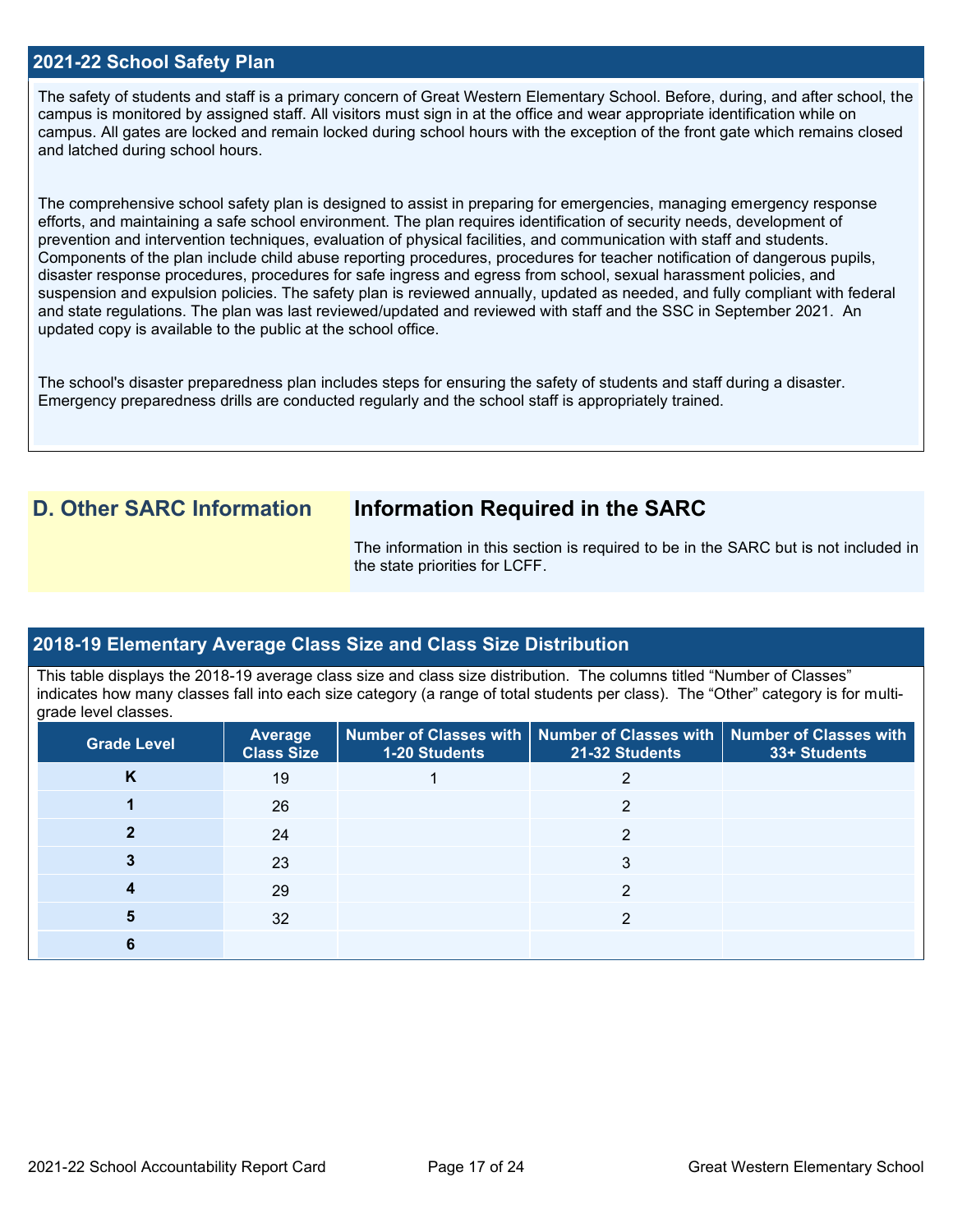#### **2019-20 Elementary Average Class Size and Class Size Distribution**

This table displays the 2019-20 average class size and class size distribution. The columns titled "Number of Classes" indicates how many classes fall into each size category (a range of total students per class). The "Other" category is for multi-grade level classes.

| <b>Grade Level</b> | <b>Average</b><br><b>Class Size</b> | 1-20 Students | Number of Classes with   Number of Classes with   Number of Classes with<br>21-32 Students | 33+ Students |
|--------------------|-------------------------------------|---------------|--------------------------------------------------------------------------------------------|--------------|
| K                  | 23                                  |               | 2                                                                                          |              |
|                    | 26                                  |               | 2                                                                                          |              |
| າ                  | 24                                  |               | $\overline{2}$                                                                             |              |
| 3                  | 25                                  |               | 2                                                                                          |              |
| 4                  | 31                                  |               | 2                                                                                          |              |
| 5                  | 31                                  |               | っ                                                                                          |              |
| 6                  |                                     |               |                                                                                            |              |
| <b>Other</b>       | 9                                   |               |                                                                                            |              |

### **2020-21 Elementary Average Class Size and Class Size Distribution**

This table displays the 2020-21 average class size and class size distribution. The columns titled "Number of Classes" indicates how many classes fall into each size category (a range of total students per class). The "Other" category is for multi-grade level classes.

| <b>Grade Level</b> | <b>Average</b><br><b>Class Size</b> | 1-20 Students | Number of Classes with   Number of Classes with   Number of Classes with<br>21-32 Students | 33+ Students |
|--------------------|-------------------------------------|---------------|--------------------------------------------------------------------------------------------|--------------|
| K                  | 12                                  | 4             |                                                                                            |              |
|                    | 16                                  | 3             |                                                                                            |              |
| 2                  | 18                                  | 3             |                                                                                            |              |
|                    | 25                                  |               | 2                                                                                          |              |
| 4                  | 28                                  |               | 2                                                                                          |              |
| 5                  | 32                                  |               | 2                                                                                          |              |
| 6                  |                                     |               |                                                                                            |              |
| <b>Other</b>       | 8                                   |               |                                                                                            |              |

### **2020-21 Ratio of Pupils to Academic Counselor**

This table displays the ratio of pupils to Academic Counselor. One full time equivalent (FTE) equals one staff member working full time; one FTE could also represent two staff members who each work 50 percent of full time.

| <b>Title</b>                        | <b>Ratio</b> |
|-------------------------------------|--------------|
| <b>Pupils to Academic Counselor</b> |              |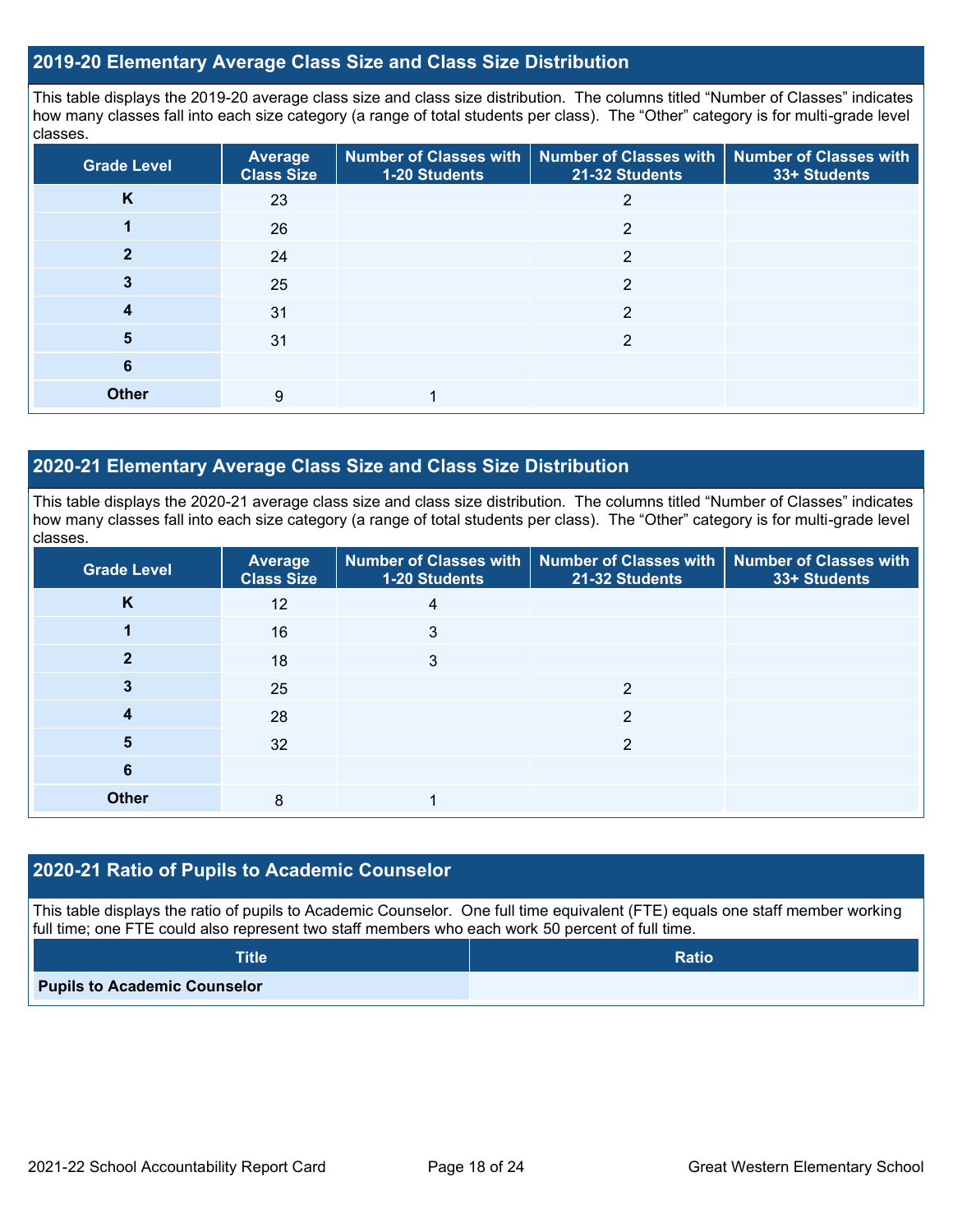#### **2020-21 Student Support Services Staff**

This table displays the number of FTE support staff assigned to this school. One full time equivalent (FTE) equals one staff member working full time; one FTE could also represent two staff members who each work 50 percent of full time.

| <b>Title</b>                                                         | <b>Number of FTE Assigned to School</b> |
|----------------------------------------------------------------------|-----------------------------------------|
| <b>Counselor (Academic, Social/Behavioral or Career Development)</b> | 0                                       |
| Library Media Teacher (Librarian)                                    | 0                                       |
| Library Media Services Staff (Paraprofessional)                      | 0                                       |
| <b>Psychologist</b>                                                  | 0                                       |
| <b>Social Worker</b>                                                 | $\Omega$                                |
| <b>Speech/Language/Hearing Specialist</b>                            | 0                                       |
| <b>Resource Specialist (non-teaching)</b>                            | 0                                       |

## **2019-20 Expenditures Per Pupil and School Site Teacher Salaries**

This table displays the 2019-20 expenditures per pupil and average teach salary for this school. Cells with N/A values do not require data.

| Level                                                | <b>Total</b><br><b>Expenditures</b><br><b>Per Pupil</b> | <b>Expenditures</b><br><b>Per Pupil</b><br>(Restricted) | <b>Expenditures</b><br><b>Per Pupil</b><br>(Unrestricted) | <b>Average</b><br><b>Teacher</b><br><b>Salary</b> |
|------------------------------------------------------|---------------------------------------------------------|---------------------------------------------------------|-----------------------------------------------------------|---------------------------------------------------|
| <b>School Site</b>                                   | \$10,178.11                                             | \$1,920.24                                              | \$8,257.87                                                | \$77,266.48                                       |
| <b>District</b>                                      | N/A                                                     | N/A                                                     | \$7,477.39                                                | \$75,311                                          |
| <b>Percent Difference - School Site and District</b> | N/A                                                     | N/A                                                     | 9.9                                                       | 2.6                                               |
| <b>State</b>                                         |                                                         |                                                         | \$8,444                                                   | \$81,044                                          |
| <b>Percent Difference - School Site and State</b>    | N/A                                                     | N/A                                                     | $-2.2$                                                    | $-4.8$                                            |

### **2020-21 Types of Services Funded**

Types of Services Funded at Great Western School

Title I Schoolwide program- academic support- targeted intervention, additional Instructional Aide support, professional development, and parent involvement, additional support for the office, and supervision. As well as provide support for supplemental materials & supplies and technology.

Supplemental/Concentrated funds to support Chronic Absenteeism, School Safety/PBIS, The Bronco Academy, Parent Academies, Migrant, Puente, and After School Program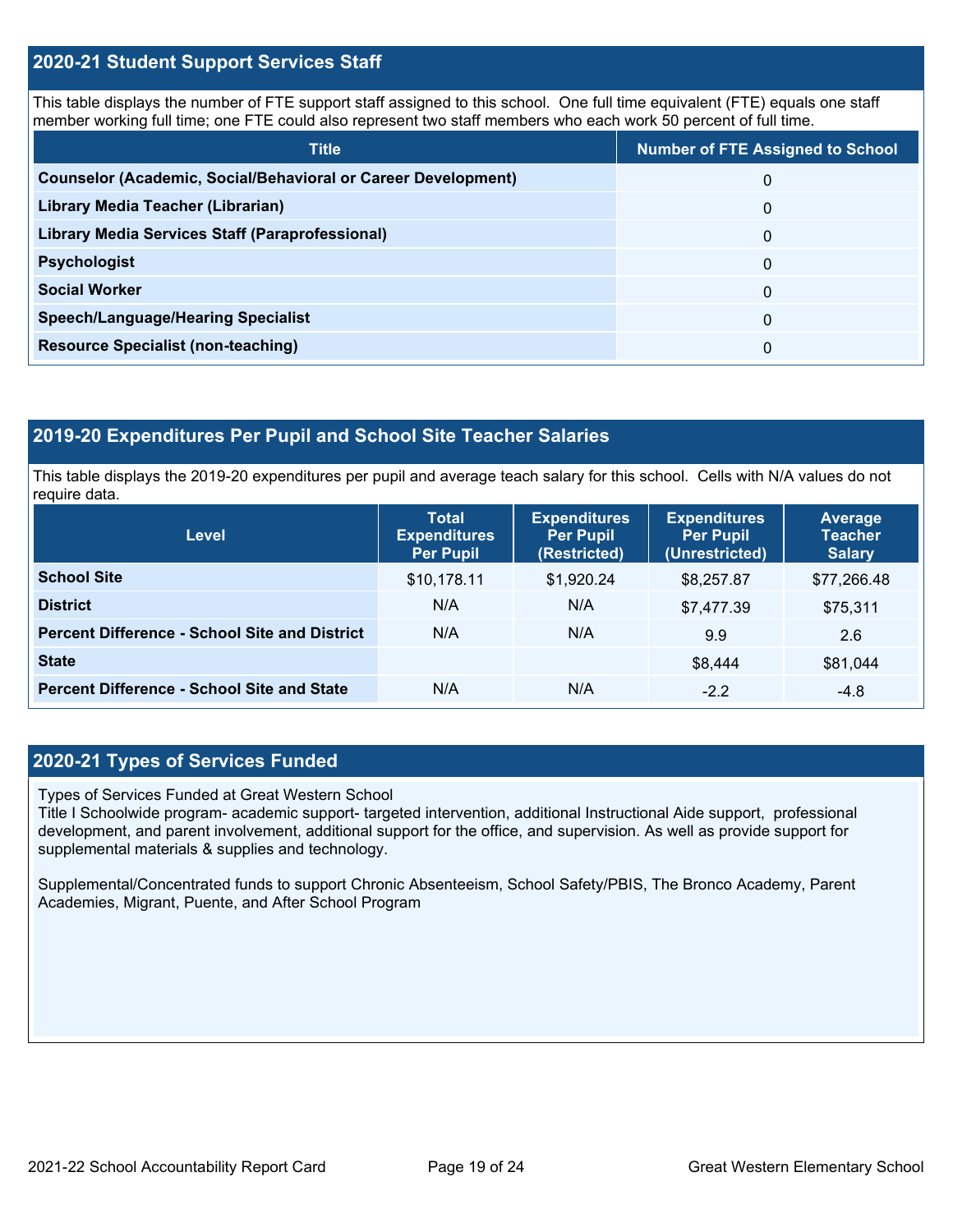### **2019-20 Teacher and Administrative Salaries**

This table displays the 2019-20 Teacher and Administrative salaries. For detailed information on salaries, see the CDE Certification Salaries & Benefits web page at [http://www.cde.ca.gov/ds/fd/cs/.](http://www.cde.ca.gov/ds/fd/cs/)

| Category                                             | <b>District</b><br><b>Amount</b> | <b>State Average</b><br>for Districts<br>in Same Category |
|------------------------------------------------------|----------------------------------|-----------------------------------------------------------|
| <b>Beginning Teacher Salary</b>                      | \$48,010                         | \$51,029                                                  |
| <b>Mid-Range Teacher Salary</b>                      | \$69,956                         | \$78,583                                                  |
| <b>Highest Teacher Salary</b>                        | \$102,133                        | \$99,506                                                  |
| <b>Average Principal Salary (Elementary)</b>         | \$123,232                        | \$124,576                                                 |
| <b>Average Principal Salary (Middle)</b>             | \$132,992                        | \$131,395                                                 |
| <b>Average Principal Salary (High)</b>               | \$147,623                        | \$144,697                                                 |
| <b>Superintendent Salary</b>                         | \$223,065                        | \$240,194                                                 |
| <b>Percent of Budget for Teacher Salaries</b>        | 28%                              | 34%                                                       |
| <b>Percent of Budget for Administrative Salaries</b> | 6%                               | 6%                                                        |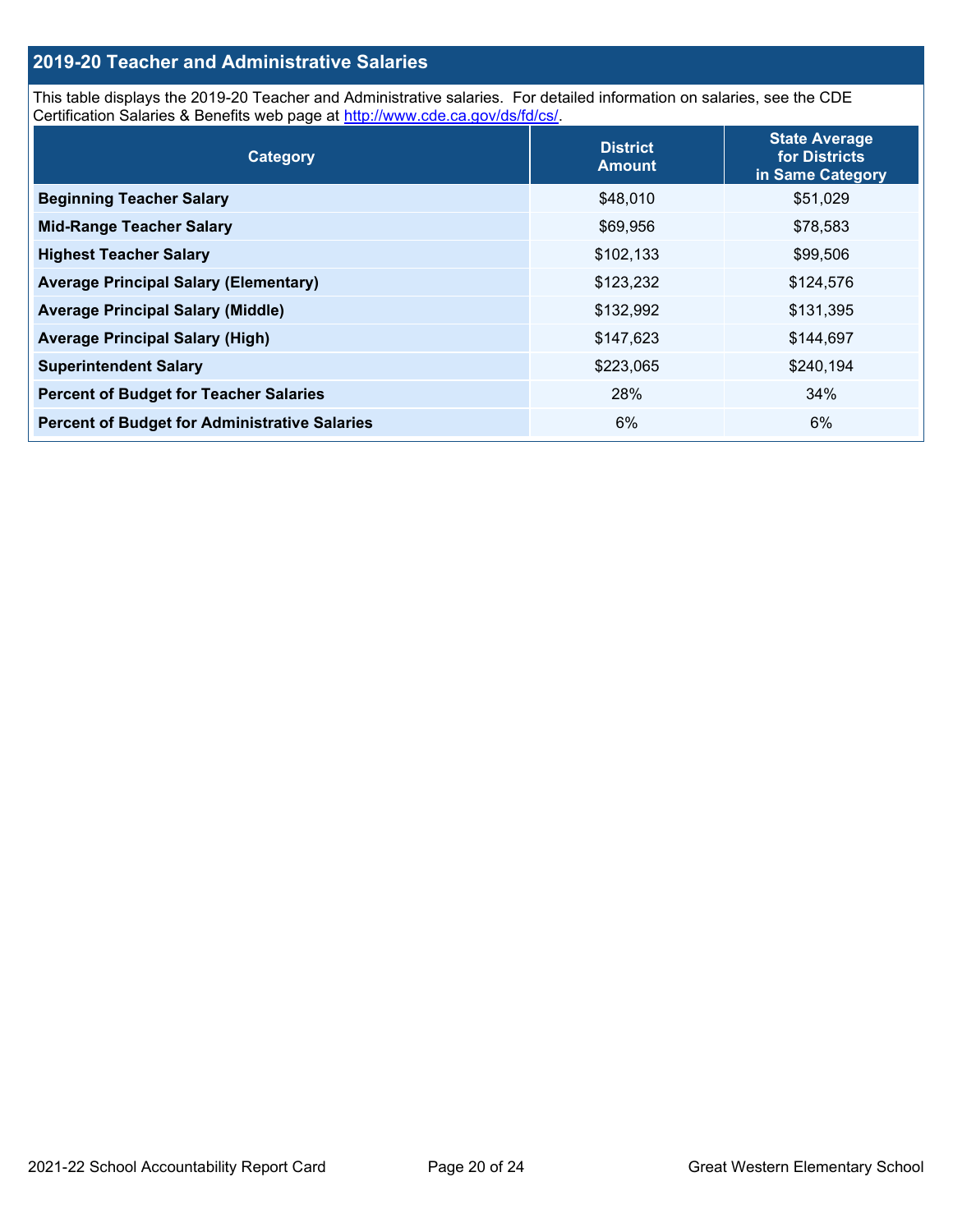#### **Professional Development**

Professional development at Great Western Elementary School is designed to meet the individual needs of teachers as well as broader school concerns. Professional development may take the form of training, coaching, peer observation, or constructive self-reflection and are consistent with our school vision and goals. The principal, Learning Director, teachers, instructional aides, and other support personnel may take part in these activities. KCUSD emphasizes collaborative team building, assessment and data collection, and effective teaching strategies in its professional development program, with a focus on English Learners and special needs students.

Great Western Elementary School emphasizes collaborative team building, assessment and data collection, and high-leverage teaching practices in its professional development program. Staff, leadership team, grade level team, new-teacher team, and vertical team meetings also provide regular opportunities for professional collaboration, as do district meetings. Teachers may also attend conferences and workshops. Buy-back and early release days provide time for quality professional development and collaboration. Wednesday early release days are utilized for Grade Level Collaboration Meetings and district and/or site professional development opportunities.

In 2019-20, in addition to the district-provided professional development, Great Western is focusing professional development on Multi-Tiered Systems of Supports. This training will expand to all staff this year with a focus on improvement science. We are continuing our school-wide Math RtI, and supporting all SWD with an additional skills intervention block. Three teachers are receiving Read 180 training, intermediate teachers participate in Achieve 300 training and new teachers will attend Kagan training.

In 2020-2021, in addition to the district-provided professional development, which focused around the new Science adoption and distance education, Great Western is focusing on continuing the development of our Multi-Tiered Systems of Support. We also continue a focus on Science for both teachers and administrators. We will also focus on essential standards and pacing guides during hybrid instruction. Data collection and progress monitoring is key to ensuring student success. Teachers and support staff also attend Saftey Care Training as necessary.

In 2021-2022, in addition to the district-provided professional development, which focused on the iReady intervention program, Science, SEL curriculum, as well as many resources as we return to full time on campus. Great Western is focusing on Speaking and Written Responses. Utilizing our Leadership Team we have selected high-leverage teaching practices to monitor and constantly improve over the year. The new teachers also attended Kagan training as well as Write From the Beginning and Beyond. Science Professional Development continues to be a focus as well. We utilize Saftey Care training for necessary staff. All teachers also attended training for the light speed systems. We are also continuing coaching and training for a few teachers utilizing Read 180 to support students with Reading. Special Education staff received training on the new curriculum SPIRE.

Great Western also continues to be a Professional Learning Community, collaborating over assessment and data collection, and high leverage teaching practices, with continuous monitoring of our significant subgroups: Students With Disabilities, English Language Learners, Hispanic, and Socio-economically Disadvantaged. To supplement student learning, the Great Western staff received training on ways to use "Thinking Maps" as an instructional strategy. Multiple staff members and administrators have attended Kagan Trainings to increase student engagement in the classroom.

Additionally, Great Western's Response to Intervention program and processes continues to refine their use of data to analyze and amend interventions. Decisions and improvements to instruction will continue to be based on findings through the analysis and data. Resources will be focused on research-based intervention programs and staffing to enhance the intervention program already in place.

This table displays the number of school days dedicated to staff development and continuous improvement.

| <b>Subject</b>                                                                  |    | $\vert$ 2019-20 $\vert$ 2020-21 $\vert$ 2021-22 $\vert$ |
|---------------------------------------------------------------------------------|----|---------------------------------------------------------|
| Number of school days dedicated to Staff Development and Continuous Improvement | 42 |                                                         |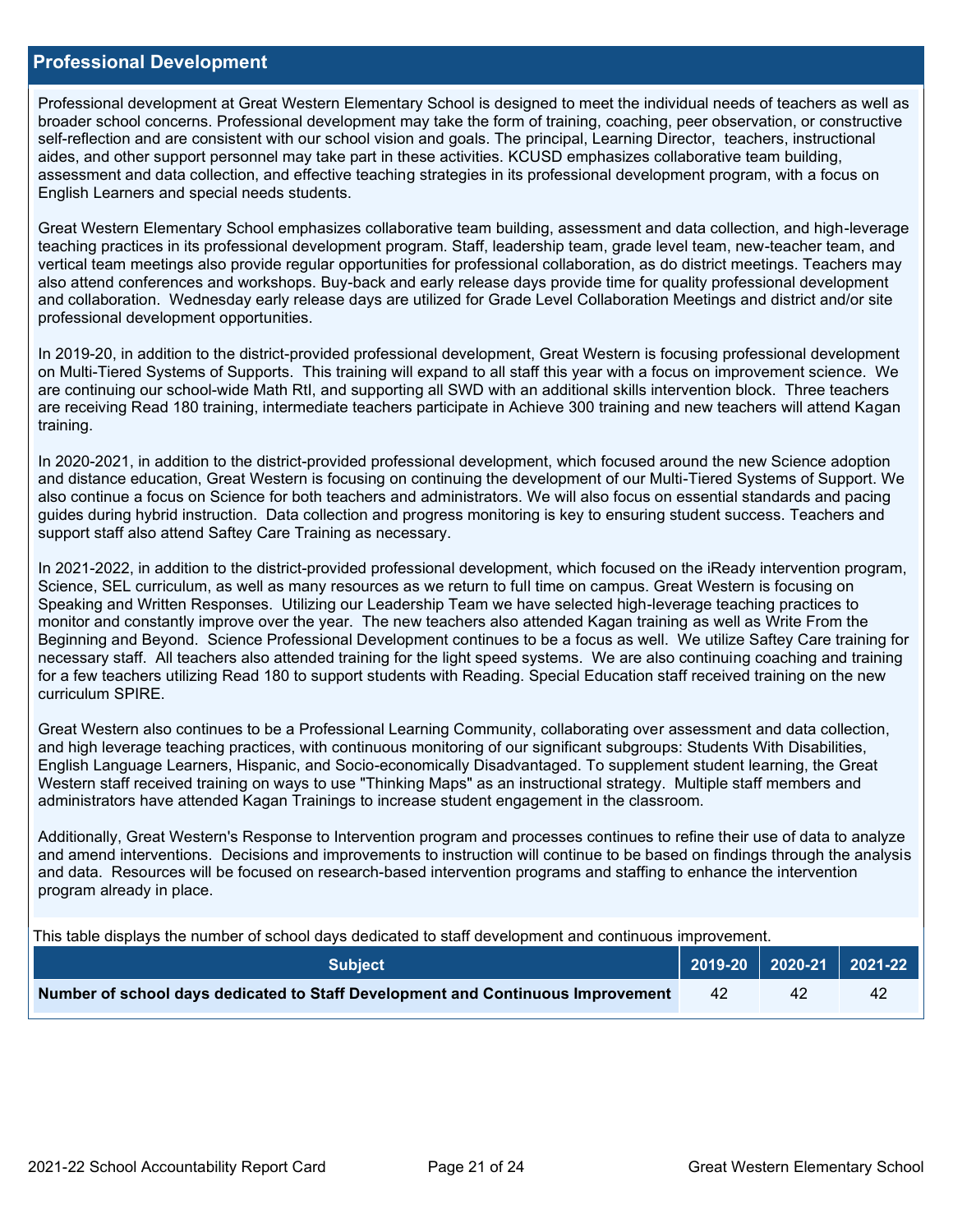# **Kings Canyon Joint Unified School District 2020-21 Local Accountability Report Card (LARC) Addendum**

# **Local Accountability Report Card (LARC) Addendum**

**2020-21 Local Accountability Report Card (LARC) Addendum Overview**



On July 14, 2021, the California State Board of Education (SBE) determined that the California Department of Education (CDE) will use the SARC as the mechanism to conduct a one-time data collection of the LEA-level aggregate test results of all school's local assessments administered during the 2020–2021 school year in order to meet the federal Every Students Succeeds Act (ESSA) reporting requirement for the Local Educational Agency Accountability Report Cards (LARCs).

Each local educational agency (LEA) is responsible for preparing and posting their annual LARC in accordance with the federal ESSA. As a courtesy, the CDE prepares and posts the LARCs on behalf of all LEAs.

Only for the 2020–2021 school year and the 2020–2021 LARCs, LEAs are required to report their aggregate local assessments test results at the LEA-level to the CDE by populating the tables below via the SARC. These data will be used to meet the LEAs' federal requirement for their LARCs. Note that it is the responsibility of the school and LEA to ensure that all student privacy and suppression rules are in place when reporting data in Tables 3 and 4 in the Addendum, as applicable.

The tables below are not part of the SBE approved 2020–2021 SARC template but rather are the mechanism by which these required data will be collected from LEAs.

For purposes of the LARC and the following tables, an LEA is defined as a school district, a county office of education, or a direct funded charter school.

| <b>2021-22 District Contact Information</b> |                                            |  |  |
|---------------------------------------------|--------------------------------------------|--|--|
| <b>District Name</b>                        | Kings Canyon Joint Unified School District |  |  |
| <b>Phone Number</b>                         | 559-305-7010                               |  |  |
| Superintendent                              | John Campbell                              |  |  |
| <b>Email Address</b>                        | guzman-j@kcusd.com                         |  |  |
| <b>District Website Address</b>             | https://www.kcusd.com/                     |  |  |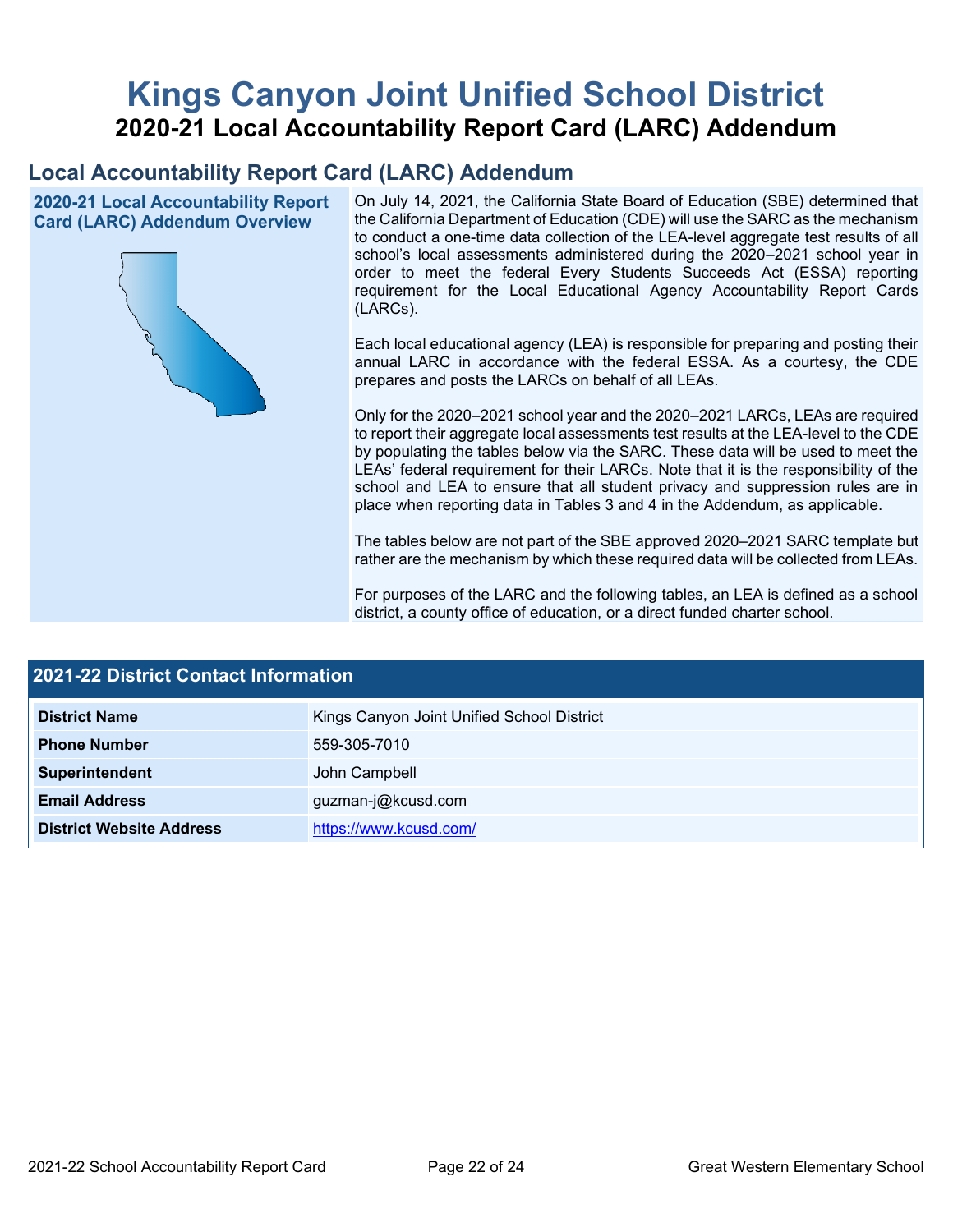### **2020-21 CAASPP Test Results in ELA by Student Group**

This table displays CAASPP test results in ELA by student group for students grades three through eight and grade eleven taking and completing a state-administered assessment. The CDE will populate this table for schools in cases where the school administered the CAASPP assessment. In cases where the school administered a local assessment instead of CAASPP, the CDE will populate this table with "NT" values, meaning this school did not test students using the CAASPP. See the local assessment(s) table for more information.

| <b>CAASPP</b><br><b>Student Groups</b>               | <b>CAASPP</b><br><b>Total</b><br><b>Enrollment</b> | <b>CAASPP</b><br><b>Number</b><br><b>Tested</b> | <b>CAASPP</b><br><b>Percent</b><br><b>Tested</b> | <b>CAASPP</b><br><b>Percent</b><br><b>Not Tested</b> | <b>CAASPP</b><br><b>Percent</b><br><b>Met or</b><br><b>Exceeded</b> |
|------------------------------------------------------|----------------------------------------------------|-------------------------------------------------|--------------------------------------------------|------------------------------------------------------|---------------------------------------------------------------------|
| <b>All Students</b>                                  | 5121                                               | 4993                                            | 97.50                                            | 2.50                                                 | 41.96                                                               |
| <b>Female</b>                                        | 2481                                               | 2426                                            | 97.78                                            | 2.22                                                 | 47.03                                                               |
| <b>Male</b>                                          | 2640                                               | 2567                                            | 97.23                                            | 2.77                                                 | 37.16                                                               |
| American Indian or Alaska Native                     | 23                                                 | 20                                              | 86.96                                            | 13.04                                                | 20.00                                                               |
| <b>Asian</b>                                         | 27                                                 | 26                                              | 96.30                                            | 3.70                                                 | 57.69                                                               |
| <b>Black or African American</b>                     | 14                                                 | 14                                              | 100.00                                           | 0.00                                                 | 57.14                                                               |
| <b>Filipino</b>                                      | 15                                                 | 13                                              | 86.67                                            | 13.33                                                | 69.23                                                               |
| <b>Hispanic or Latino</b>                            | 4567                                               | 4471                                            | 97.90                                            | 2.10                                                 | 40.59                                                               |
| Native Hawaiian or Pacific Islander                  | --                                                 | $\overline{\phantom{m}}$                        | --                                               | $\overline{\phantom{a}}$                             | $\overline{\phantom{a}}$                                            |
| <b>Two or More Races</b>                             | 60                                                 | 55                                              | 91.67                                            | 8.33                                                 | 45.45                                                               |
| <b>White</b>                                         | 412                                                | 391                                             | 94.90                                            | 5.10                                                 | 55.75                                                               |
| <b>English Learners</b>                              | 1328                                               | 1286                                            | 96.84                                            | 3.16                                                 | 8.94                                                                |
| <b>Foster Youth</b>                                  | 39                                                 | 37                                              | 94.87                                            | 5.13                                                 | 29.73                                                               |
| <b>Homeless</b>                                      | 38                                                 | 30                                              | 78.95                                            | 21.05                                                | 26.67                                                               |
| <b>Military</b>                                      | --                                                 | --                                              | --                                               | --                                                   | --                                                                  |
| <b>Socioeconomically Disadvantaged</b>               | 4490                                               | 4390                                            | 97.77                                            | 2.23                                                 | 39.27                                                               |
| <b>Students Receiving Migrant Education Services</b> | 254                                                | 250                                             | 98.43                                            | 1.57                                                 | 31.60                                                               |
| <b>Students with Disabilities</b>                    | 400                                                | 368                                             | 92.00                                            | 8.00                                                 | 11.41                                                               |